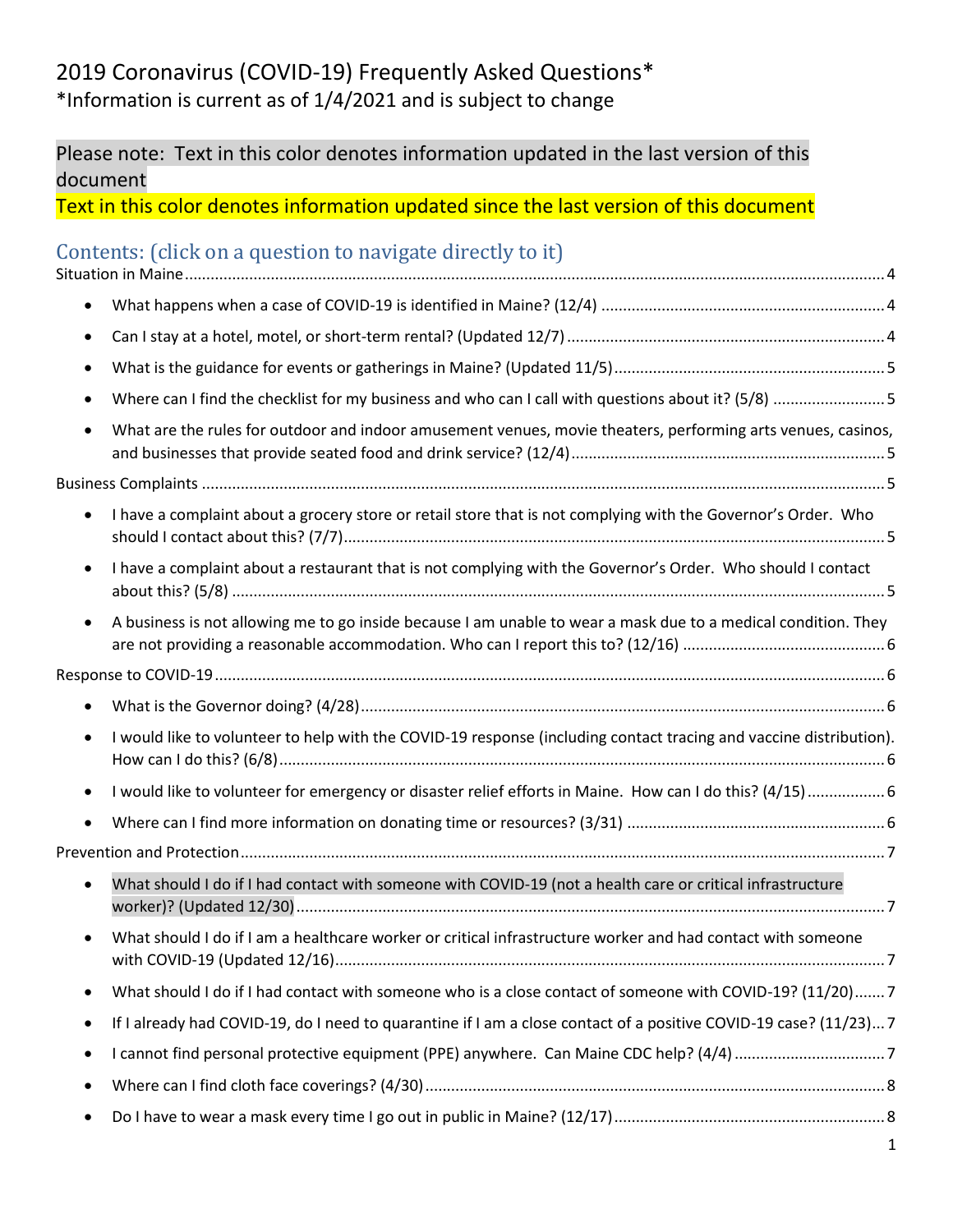|           | I have a medical condition that prevents me from wearing a face covering. Am I exempt from wearing a face      |  |
|-----------|----------------------------------------------------------------------------------------------------------------|--|
|           |                                                                                                                |  |
|           |                                                                                                                |  |
|           | I recovered from COVID-19 and would like to donate plasma to help others who are sick. How can I do this?      |  |
|           |                                                                                                                |  |
|           |                                                                                                                |  |
|           |                                                                                                                |  |
|           |                                                                                                                |  |
| $\bullet$ | If I have already had COVID-19 and recovered, do I still need to get vaccinated with a COVID-19 vaccine?       |  |
|           | When can I stop wearing a mask and avoiding close contact with others after I have been vaccinated? (11/23) 10 |  |
|           | Does immunity after getting COVID-19 last longer than protection from COVID-19 vaccines? (Updated 12/15).10    |  |
|           |                                                                                                                |  |
|           | We are a facility that has ultra-cold storage available for COVID-19 vaccine. Who do we contact? (11/23)10     |  |
|           |                                                                                                                |  |
|           |                                                                                                                |  |
|           |                                                                                                                |  |
|           |                                                                                                                |  |
|           |                                                                                                                |  |
|           |                                                                                                                |  |
|           |                                                                                                                |  |
|           |                                                                                                                |  |
| $\bullet$ |                                                                                                                |  |
|           |                                                                                                                |  |
|           |                                                                                                                |  |
| ٠         |                                                                                                                |  |
| $\bullet$ |                                                                                                                |  |
|           |                                                                                                                |  |
| ٠         |                                                                                                                |  |
| ٠         |                                                                                                                |  |
| ٠         | What about people from out of state who test positive? Where are their results reported? (3/31) 12             |  |
|           |                                                                                                                |  |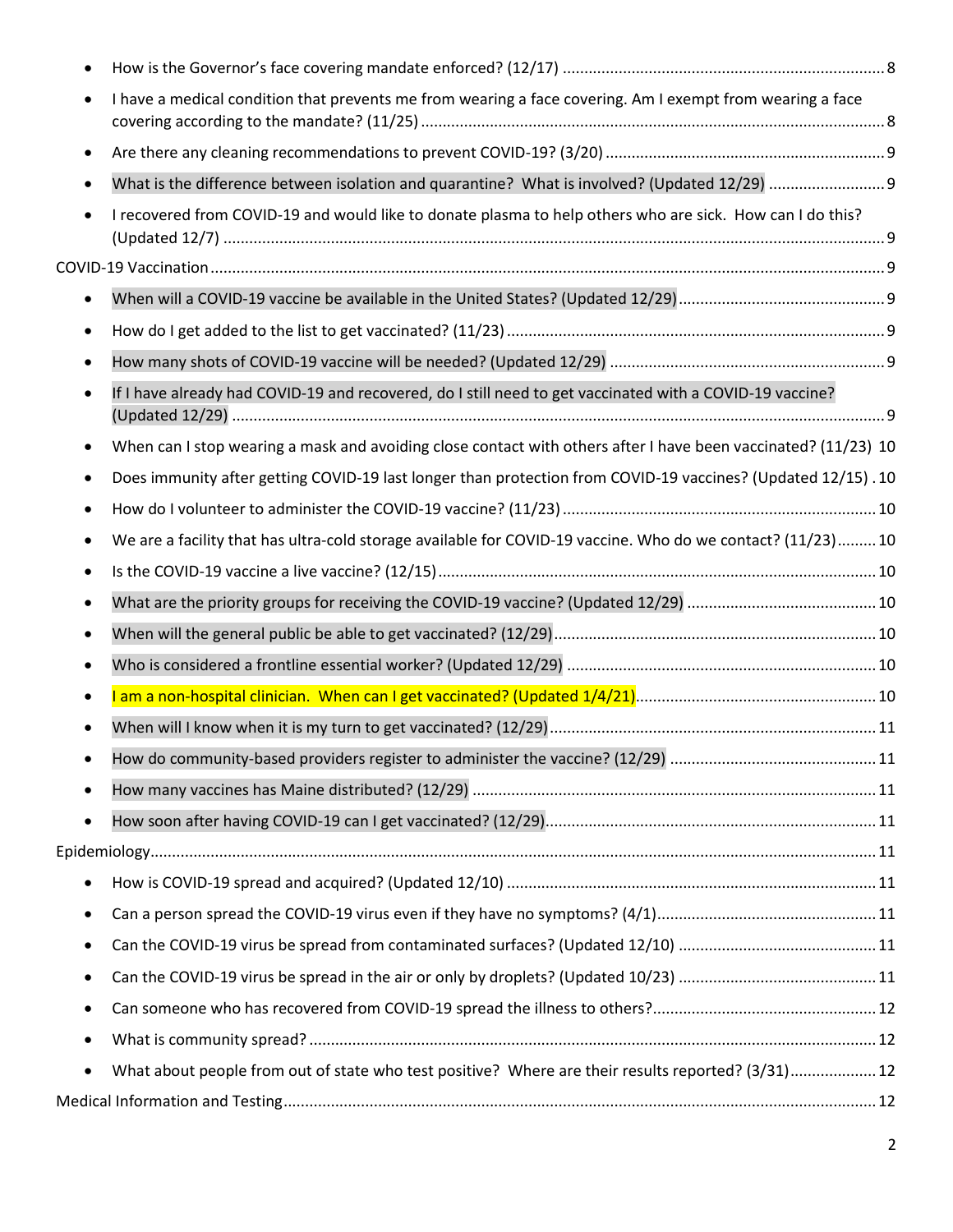|           | What are the signs/symptoms of COVID-19 and when do they appear? (Updated 12/16)12                                |  |
|-----------|-------------------------------------------------------------------------------------------------------------------|--|
|           |                                                                                                                   |  |
|           | Who can be tested (PCR, antibody, or rapid test) for COVID-19 and where? (Updated 12/8)  13                       |  |
|           |                                                                                                                   |  |
|           | I was tested for COVID-19. How long will my results take? How can I find results? (3/24)  13                      |  |
| ٠         |                                                                                                                   |  |
| $\bullet$ |                                                                                                                   |  |
|           |                                                                                                                   |  |
| ٠         |                                                                                                                   |  |
| $\bullet$ |                                                                                                                   |  |
| ٠         |                                                                                                                   |  |
| ٠         |                                                                                                                   |  |
| $\bullet$ |                                                                                                                   |  |
| $\bullet$ | If one of my employees tested positive for COVID-19, do I need to report it to Maine CDC? (5/1) 14                |  |
| $\bullet$ | If one of my employees tested positive for COVID-19, should I notify the rest of my employees? (Updated 12/4)     |  |
| $\bullet$ | Where can I find testing forms, information on swabs, and information on transport media? (Updated 12/10).14      |  |
| $\bullet$ | I need help with rent assistance/evictions due to COVID-19. Who can I contact? (12/21)  14                        |  |
| $\bullet$ | Where can I find information on unemployment insurance and unemployment benefits? (3/26)  14                      |  |
|           | Where can I find information on services offered through the Maine Department of Health and Human Services?       |  |
|           | I am in isolation or quarantine and need help with groceries or other social services. How can I get help? (12/4) |  |
|           | Where can I find information about paid sick leave or expanded family and medical leave during the COVID-19       |  |
| $\bullet$ |                                                                                                                   |  |
| $\bullet$ | I have split custody of my child/children. Should they continue to go to their other parent's house as stipulated |  |
| ٠         |                                                                                                                   |  |
|           |                                                                                                                   |  |
| ٠         | Am I at risk if I go to a funeral or visitation service for someone who died of COVID-19? (3/12)  16              |  |
| ٠         | Am I at risk if I touch someone who died of COVID-19 after they have passed away? (3/12)16                        |  |
| ٠         |                                                                                                                   |  |
| ٠         |                                                                                                                   |  |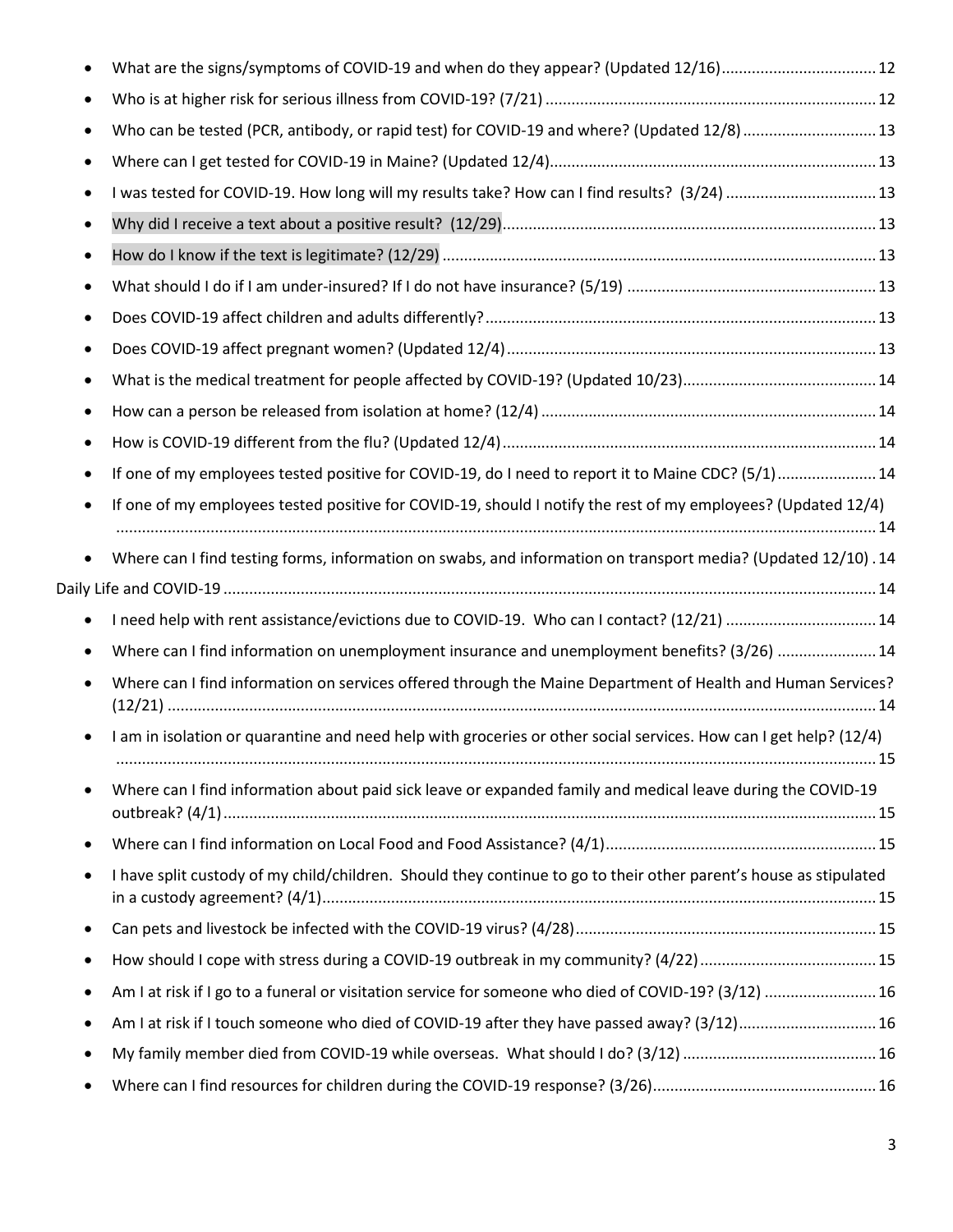|           | I work for an organization that serves homeless populations. How can we respond to COVID-19? (Updated 12/4)         |
|-----------|---------------------------------------------------------------------------------------------------------------------|
|           |                                                                                                                     |
|           |                                                                                                                     |
| $\bullet$ |                                                                                                                     |
|           | What are Maine's policies for residents of New Hampshire and Vermont? (Updated 12/4) 17                             |
|           | What are Maine's policies for a resident of Maine that visits New Hampshire or Vermont and returns to Maine?        |
| $\bullet$ | What are Maine's policies for a resident of Maine that visits a non-exempt state and returns to Maine? (Updated     |
| $\bullet$ | What are Maine's policies for international travelers coming to Maine? (Updated 12/29) 17                           |
|           | What are Maine's testing policies for children 18 years and younger coming to visit Maine for leisure? (Updated     |
|           | What type of test do I need to get if I am coming to Maine to forgo the 10-day travel quarantine? (Updated          |
|           | Can I take a test more than 72 hours before I arrive to Maine to forgo the quarantine? (Updated 12/4)  18           |
|           | I can't get a COVID-19 test within 72 hours prior to my travel to Maine. What can I do? (Updated 12/29)18           |
| $\bullet$ | I have to go to a medical appointment out of state. Do I have to quarantine or get a negative antigen or            |
| $\bullet$ | If I already had COVID-19, do I need to quarantine if I travel to Maine or return to Maine? (12/15)  18             |
| $\bullet$ | I am a Maine resident taking a short trip or day trip to a non-exempt state. As long as it is within 72 hours of my |

# <span id="page-3-0"></span>Situation in Maine

#### <span id="page-3-1"></span>What happens when a case of COVID-19 is identified in Maine? (12/4)

- When a person is tested for COVID-19, they are asked to self-isolate at home if they are well enough or are isolated in hospital if required. This continues until they [meet criteria for release from isolation.](#page-13-1)
- When Maine CDC is notified of a positive result, a case investigator may reach out to the patient to conduct an investigation. Close contacts named by the positive person as exposed are identified and contacted. These individuals are instructed to quarantine for 10 days and monitor for symptoms for 4 more days. A negative test result when someone is identified as a close contact does not mean that they can forgo the quarantine.

#### <span id="page-3-2"></span>Can I stay at a hotel, motel, or short-term rental? (Updated 12/7)

- Residents of Maine, New Hampshire, or Vermont may stay in lodging establishments in Maine and are exempt from the testing and 10-day travel quarantine requirement.
- Travelers should continue to monitor for symptoms for 4 additional days, or 14 days from entering Maine.
- People who are not residents of these states will be asked to sign a Certificate of Compliance at check-in at all Maine lodging, campgrounds, seasonal rentals, overnight camps, and other commercial lodging (Airbnb, etc.).
	- $\circ$  This certificate indicates either that the signer has received a negative COVID-19 test result, that they will quarantine in Maine for 10 days, or that they have already completed their quarantine period in Maine.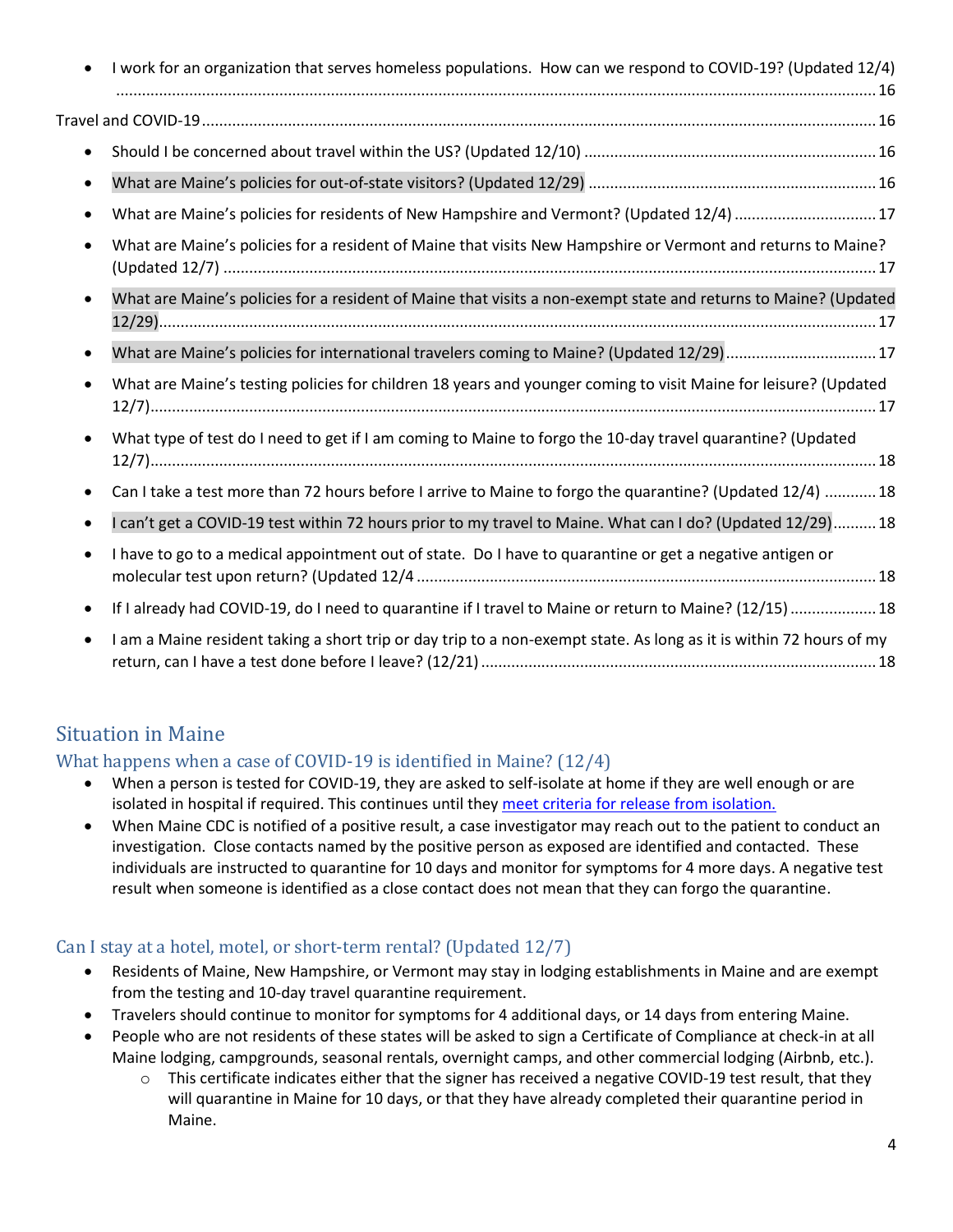- Lodging can be provided for housing vulnerable populations; for health care workers or other workers deemed necessary to support public health, public safety, or critical infrastructure; for self-quarantine or self-isolation facilities as arranged by the state; and under limited verifiable extenuating circumstances for the care and safety of residents as approved by the State.
	- o Vulnerable populations include children in emergency placements, persons at risk of domestic violence, and homeless individuals as permitted by the State.
- [Added health and safety precautions must be followed.](https://www.maine.gov/decd/covid-19-prevention-checklists)

<span id="page-4-0"></span>What is the guidance for events or gatherings in Maine? (Updated 11/5)

- Beginning August 1, outdoor gatherings of up to 100 people, with no more than 5 people per 1,000 square feet, is allowed.
- Indoor gatherings are still limited to 50 people or less.
- This is a proactive measure to help reduce the spread of COVID-19 in Maine.

<span id="page-4-1"></span>Where can I find the checklist for my business and who can I call with questions about it? (5/8)

- Checklists for best practices for safely operating your business during COVID-19 are available on Maine Department of Economic & Community Development's (Maine DECD) [webpage.](https://www.maine.gov/decd/covid-19-prevention-checklists)
- Contact Maine DECD with questions about the checklists:
	- o [Business.answers@maine.gov](mailto:Business.answers@maine.gov)
	- $O$  1-800-872-3838

<span id="page-4-2"></span>What are the rules for outdoor and indoor amusement venues, movie theaters, performing arts venues, casinos, and businesses that provide seated food and drink service? (12/4)

- From November 20, 2020 to January 3, 2021 all outdoor and indoor amusement venues, movie theaters, performing arts venues, casinos, and businesses that provide seated food and drink service (including social clubs, restaurants, and bars and tasting rooms currently open for outdoor service) must close each night by 9 pm.
- This limit on hours is designed to limit extended gatherings to curb COVID-19 transmission.

# **[Return to top](#page-0-0)**

# <span id="page-4-3"></span>Business Complaints

<span id="page-4-4"></span>I have a complaint about a grocery store or retail store that is not complying with the Governor's Order. Who should I contact about this? (7/7)

- Please fill out Maine's Department of Economic and Community Development (DECD) [non-compliance form.](https://appengine.egov.com/apps/me/non-compliance)
- Please contact Maine DECD:
	- o [Business.answers@maine.gov](mailto:Business.answers@maine.gov)
	- $O$  1-800-872-3838
- In addition, please let local law enforcement know.

<span id="page-4-5"></span>I have a complaint about a restaurant that is not complying with the Governor's Order. Who should I contact about this? (5/8)

- Please fill out Maine's Department of Economic and Community Development (DECD) [non-compliance form.](https://appengine.egov.com/apps/me/non-compliance)
- Please contact [Maine's Health Inspection Program](https://www.maine.gov/dhhs/mecdc/environmental-health/el/hip-complaint-form.shtml).
- Please contact Maine's Department of Economic and Community Development:
	- o [Business.answers@maine.gov](mailto:Business.answers@maine.gov)
	- $O$  1-800-872-3838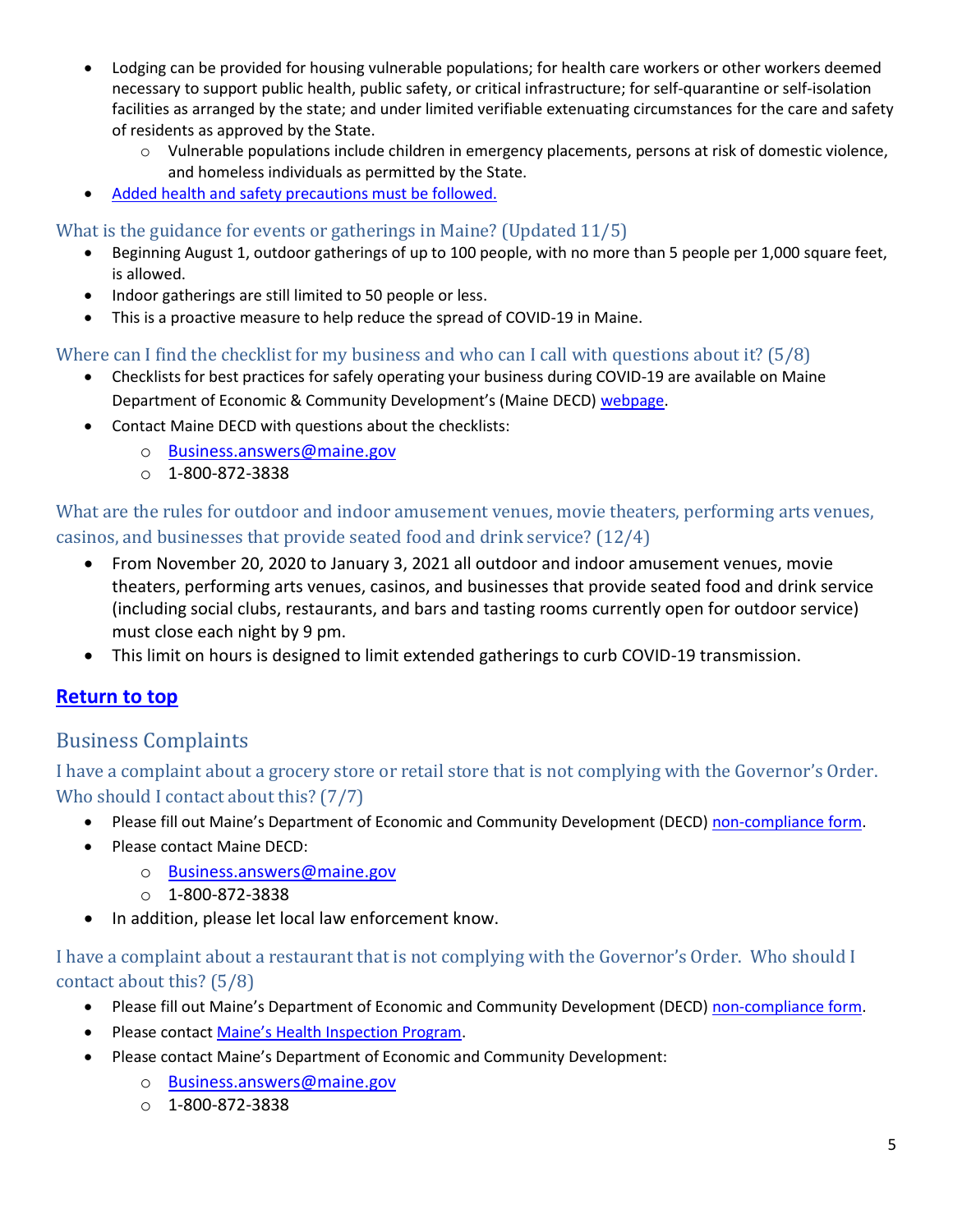• In addition, please let local law enforcement know.

<span id="page-5-0"></span>A business is not allowing me to go inside because I am unable to wear a mask due to a medical condition. They are not providing a reasonable accommodation. Who can I report this to? (12/16)

- Please fill out Maine's Department of Economic and Community Development (DECD) [non-compliance form.](https://appengine.egov.com/apps/me/non-compliance)
- [Disability Rights Maine](https://drme.org/news/2020/covid-19-resources-for-pwd) can also be contacted and may be able to assist.

# **[Return to top](#page-0-0)**

# <span id="page-5-1"></span>Response to COVID-19

<span id="page-5-2"></span>What is the Governor doing? (4/28)

• See [Governor Mills' executive](https://www.maine.gov/governor/mills/official_documents) orders.

<span id="page-5-3"></span>I would like to volunteer to help with the COVID-19 response (including contact tracing and vaccine distribution). How can I do this? (6/8)

- Please visi[t www.maineresponds.org](http://www.maineresponds.org/) to register as a volunteer to provide services during a disaster or emergency situation.
- US CDC Foundation also has a number of positions to fill in Maine. Please go to [www.cdcfoundation.org](http://www.cdcfoundation.org/) for more information and qualifications.
- Please see Maine CDC's COVID-19 response positions and see [jobs postings page.](https://www.maine.gov/dhhs/mecdc/infectious-disease/epi/airborne/contact-tracing-positions.shtml)

#### <span id="page-5-4"></span>I would like to volunteer for emergency or disaster relief efforts in Maine. How can I do this? (4/15)

• Please visi[t www.maineready.org](http://www.maineready.org/) to register as a volunteer for current and future emergency or disaster relief efforts.

#### <span id="page-5-5"></span>Where can I find more information on donating time or resources? (3/31)

- Please visit the [MaineHelps resource](https://www.maine.gov/governor/mills/covid-19/maine-helps) for information on how you can support efforts to combat the COVID-19 pandemic.
- Extending financial support:
	- $\circ$  To donate financial support for critical needs such as food and shelter, contact your local United Way.
	- $\circ$  To donate financial support for regional and community-based nonprofits, area agencies on aging, community action programs, homeless shelters, and food pantries, visit the Maine Community [Foundation.](https://www.mainecf.org/initiatives-impact/covid-19-response/)
- Supporting the healthcare and medical response:
	- o To donate certified medical supplies, like personal protective equipment (PPE), fill out [this form.](https://appengine.egov.com/apps/me/covid-19-donations)
	- o Maine people are encouraged to donate blood via the [American Red Cross](https://www.redcrossblood.org/) of Maine, which is experiencing a critical shortage of blood donations.
- Supporting local small businesses:
	- $\circ$  Maine people are encouraged to safely support local businesses through efforts like [PayItForwardMaine.](http://payitforwardmaine.com/)
		- Be mindful of physical distancing guidelines and using online transactions or pickup and delivery services.

# **[Return to top](#page-0-0)**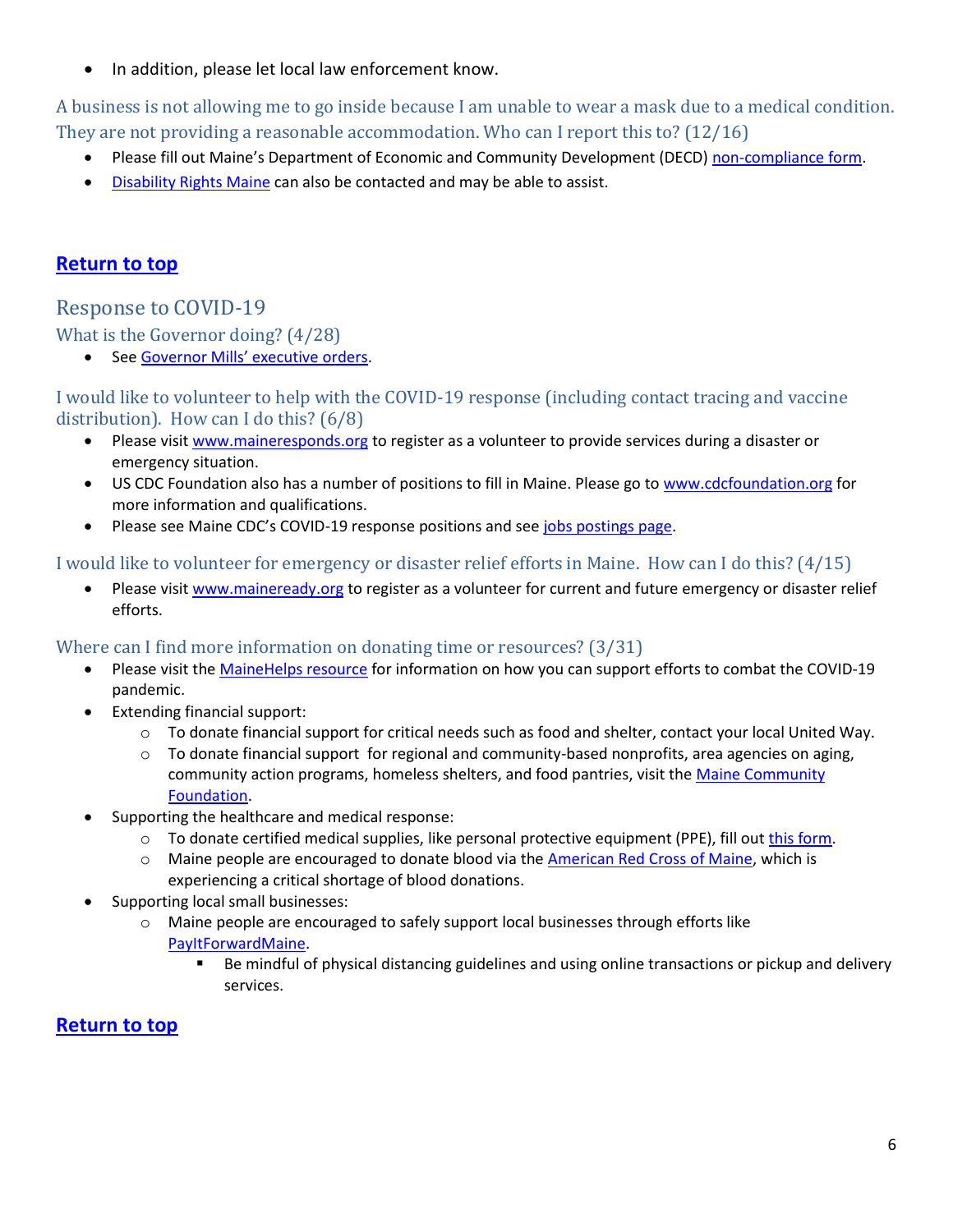# <span id="page-6-0"></span>Prevention and Protection

<span id="page-6-1"></span>What should I do if I had contact with someone with COVID-19 (not a health care or critical infrastructure worker)? (Updated 12/30)

- These guidelines apply to people who are not considered [health care or critical infrastructure workers.](#page-6-2)
- If you had **close contact** (within 6 feet for 15 total minutes or more in a 24-hour [period\) with a COVID-19](https://www.maine.gov/dhhs/mecdc/infectious-disease/epi/airborne/documents/Quarantine-CO-v2.pdf) case while they were symptomatic or within 48 hours before their symptoms started (or if asymptomatic, starting 48 hours prior to specimen collection), **please follow th[e quarantine recommendations.](https://www.maine.gov/dhhs/mecdc/infectious-disease/epi/airborne/documents/What-Is-Quarantine-2.pdf)** 
	- $\circ$  You should avoid contact with people in your household as much as possible.
		- Your household members can continue to leave the house as long as they are not also in quarantine.
	- $\circ$  If you live in the same household as the COVID case and they are not fully isolated from you, you should remain in quarantine until 10 days after they are released from isolation.
	- o Your employer can have stricter guidance.
	- o You can leave quarantine once you meet the **[release from quarantine criteria.](https://www.maine.gov/dhhs/mecdc/infectious-disease/epi/airborne/documents/COVID-19-Discontinuation-of-Quarantine-2b.pdf)**
- For other types of contact, pleas[e follow the educational document](https://www.maine.gov/dhhs/mecdc/infectious-disease/epi/airborne/documents/contact-with-COVID-case-2.pdf) to determine the recommendation.

#### <span id="page-6-2"></span>What should I do if I am a healthcare worker or critical infrastructure worker and had contact with someone with COVID-19 (Updated 12/16)

- These guidelines apply for people who are considered health care or critical infrastructure workers.
- If you are unsure if you are designated as a critical infrastructure worker, please reach out to [Maine's](https://www.maine.gov/decd/about/contact)  [Department of Economic and Community Development.](https://www.maine.gov/decd/about/contact)
- Asymptomatic critical infrastructure workers may continue to work following potential exposure to COVID-19.
	- o Potential exposure means being a household contact or having close contact (within 6 feet for 15 total minutes or more in a 24-hour period) of an individual with confirmed or suspected COVID-19.
	- $\circ$  This contact period includes up to 48 hours before the sick individual became symptomatic.
	- o For 14 days following a potential exposure, please **[follow these guidelines.](https://www.maine.gov/dhhs/mecdc/infectious-disease/epi/airborne/documents/HCW-and-CI-guidance-2.pdf)**
- Asymptomatic health care providers should follow the recommended self-quarantine at home for 14 days if their facility can still remain open without the asymptomatic health care worker.
	- $\circ$  If the facility would have to close in their absence, then the asymptomatic person can continue to work **[following these guidelines](https://www.maine.gov/dhhs/mecdc/infectious-disease/epi/airborne/documents/HCW-and-CI-guidance-2.pdf)** for 14 days after a potential exposure.
- If the employee shows symptoms of COVID-19, they must be sent home immediately.
- This and further guidance can be found at [US CDC Interim Guidance for Critical Infrastructure Workers page.](https://www.cdc.gov/coronavirus/2019-ncov/community/critical-workers/implementing-safety-practices.html)

# <span id="page-6-3"></span>What should I do if I had contact with someone who is a close contact of someone with COVID-19? (11/20)

• If you are a contact of someone who is a close contact of a COVID-19 case, you are not required to quarantine. Continue to practice everyday prevention measures as you normally would.

# <span id="page-6-4"></span>If I already had COVID-19, do I need to quarantine if I am a close contact of a positive COVID-19 case? (11/23)

- If you had a positive molecular COVID-19 test (PCR, NAAT, or isothermal), you do not need to quarantine if you are a close contact of a COVID-19 positive case for **90 days (3 months) after you are released from isolation**.
- After this 90-day period from your release from isolation, you will need to quarantine if you become a close contact of a COVID-19 positive case.
- If you had a positive COVID-19 antigen test, you still must quarantine if you are a close contact of a COVID-19 positive case.

# <span id="page-6-5"></span>I cannot find personal protective equipment (PPE) anywhere. Can Maine CDC help? (4/4)

• Maine CDC is not able to provide personal protective equipment to members of the public or assist in helping members of the public find sources for personal protective equipment.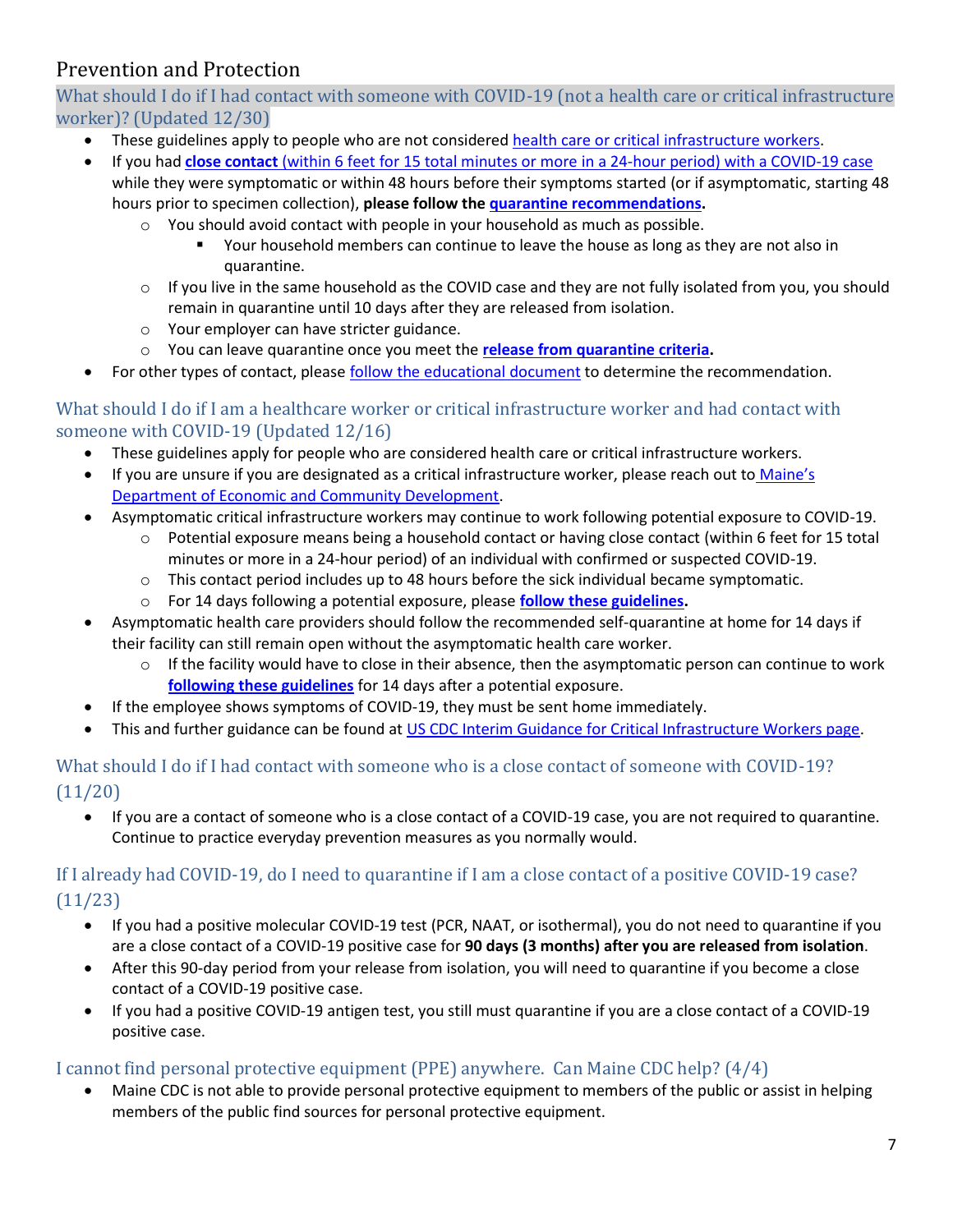- Healthcare facilities that need more PPE should reach out to thei[r County Emergency Management Agency.](https://www.maine.gov/mema/ema-community/county-local/county-emergency-management-agencies)
- Healthcare facilities should follow US CDC's [strategies for optimizing the supply of PPE.](https://www.cdc.gov/coronavirus/2019-ncov/hcp/ppe-strategy/index.html)

#### <span id="page-7-0"></span>Where can I find cloth face coverings? (4/30)

Please go t[o https://pages.mainemep.org/](https://pages.mainemep.org/) to find cloth face covers sold by Maine manufacturers.

### <span id="page-7-1"></span>Do I have to wear a mask every time I go out in public in Maine? (12/17)

- The Governor's order requires Maine people to wear cloth face coverings in all public places, regardless of the ability to maintain physical distance. The order identifies public settings as:
	- $\circ$  Indoor spaces that are accessible to the public such as grocery stores, retail stores, pharmacies, healthcare facilities, social clubs, auditoriums, theaters, stadiums, arenas, concert halls, convention centers, meeting halls, gymnasiums, rinks, fitness centers, houses of worship, transportation centers, indoor parking garages as well as other public accommodations
	- $\circ$  Outdoor spaces such as playgrounds, parking lots, sidewalks, athletic and sports venues, and other areas such as lines for takeout service where the public typically gathers in a smaller area
	- o Public transportation such as a taxi, Uber, Lyft, ride-sharing or similar service; ferry, bus, or train; and any semi-enclosed transit stop or waiting area
	- $\circ$  Portions of municipal, county, state, and private buildings and grounds that are typically accessible to the public, including parking lots, walkways, lobbies, waiting areas, elevators, service desks, and related hallways. For the purpose of this section, government buildings and grounds include those privately owned and leased for government use
- All owners and operators of indoor public settings must require all persons to wear face coverings in publicly accessible areas.
- Face coverings are not required for children under the age of 2. Children under 2 years of age may enter indoor public settings without a mask when accompanied by a masked adult.
- Though reasonable accommodations should be made for those who cannot tolerate a face covering due to a medical condition or physically remove a face covering without assistance, any individual over the age of 2 may not enter or remain in any indoor public setting without a face covering. Curbside delivery, the use of personal shoppers, and other accommodations may be used to accommodate individuals who are unable to wear a face covering, without allowing them into indoor public settings.
- Even if you wear a facemask, you should also use othe[r prevention methods.](https://www.maine.gov/dhhs/mecdc/infectious-disease/epi/airborne/coronavirus/general-information.shtml#prevention)
- Find guidance on face covering mandate enforcement from the Maine Attorney General [here.](https://www.maine.gov/ag/news/article.shtml?id=3796334)

# <span id="page-7-2"></span>How is the Governor's face covering mandate enforced? (12/17)

- While the Governor hopes that individual compliance with the mandate requiring individuals to wear face coverings in public spaces is voluntary, a person may be charged with a criminal offense for not wearing a face covering in a public setting.
- All owners of indoor public settings must require entrants to wear a face covering.
- Any customer who refuses the request of a business to comply with posted face covering requirements or to leave the premises may be considered a trespasser. Restaurant and retail employees have the right to contact local law enforcement to have the person removed.
- Find guidance on face covering mandate enforcement from the Maine Attorney General [here.](https://www.maine.gov/ag/news/article.shtml?id=3796334)

### <span id="page-7-3"></span>I have a medical condition that prevents me from wearing a face covering. Am I exempt from wearing a face covering according to the mandate? (11/25)

- As long as the business makes accommodations to remain compliant with the Maine Human Rights Act, the business must decline to allow a person into their restaurant or retail business.
- Accommodations include:
	- o Offering the option of a face shield
	- o Allowing for take-out or curb-side service
	- o Personal shopper service (with audio or video if needed)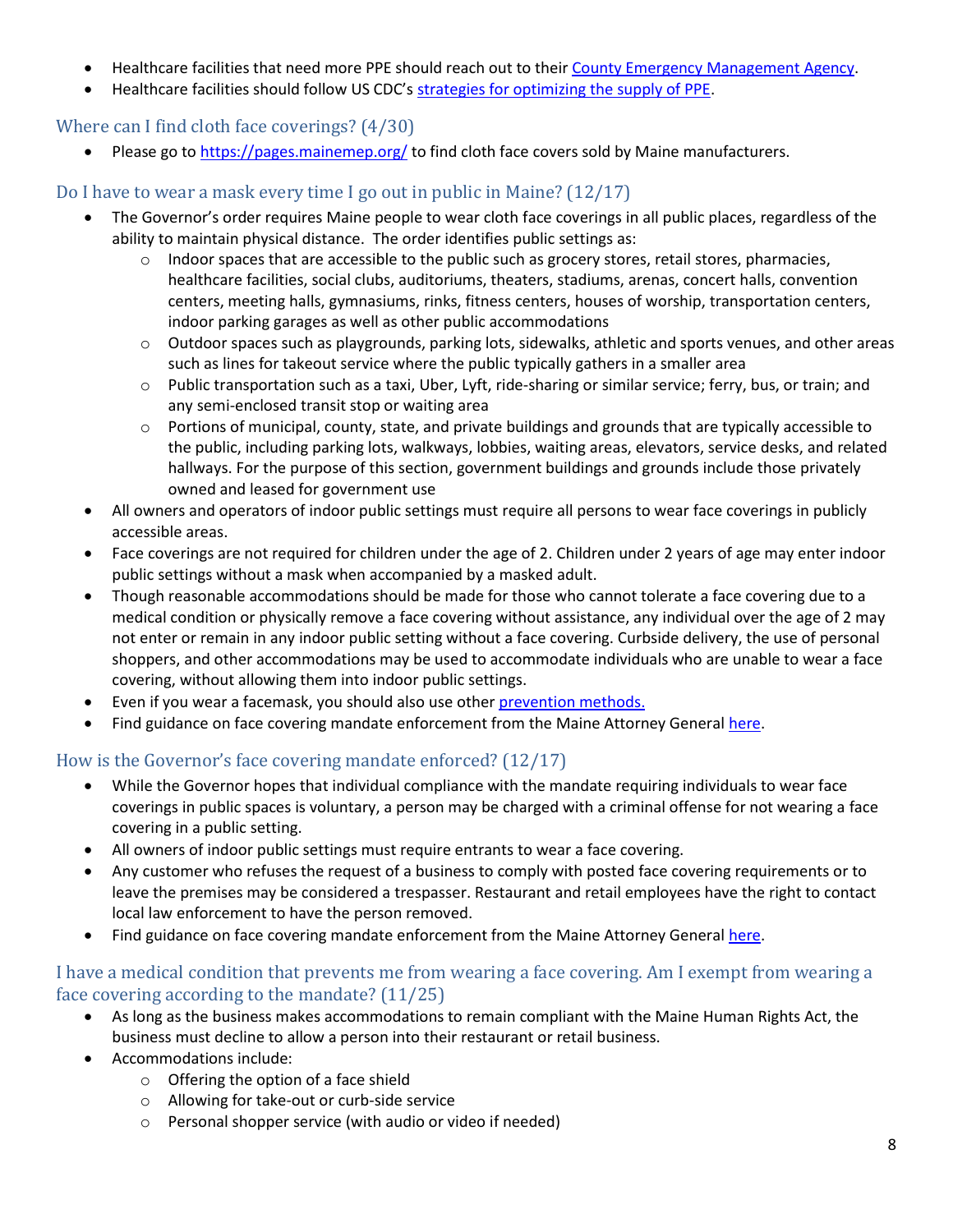- $\circ$  Providing individual appointments time to enter the store without other customers present
- Beyond reasonable accommodations, during a public health emergency, disability laws do not require a business to admit a customer not wearing a face covering.

# <span id="page-8-0"></span>Are there any cleaning recommendations to prevent COVID-19? (3/20)

- Clean and disinfect frequently touched objects and surfaces (tables, countertops, light switches, doorknobs, cabinet handles, etc.) daily using a regular household cleaning spray or wipe.
- Find cleaning recommendations for households with suspected/confirmed COVID-19 case[s here.](https://www.cdc.gov/coronavirus/2019-ncov/community/disinfecting-building-facility.html) (7/7)

#### <span id="page-8-1"></span>What is the difference between isolation and quarantine? What is involved? (Updated 12/29)

- [Self-quarantine](https://www.maine.gov/dhhs/mecdc/infectious-disease/epi/airborne/documents/What-Is-Quarantine.pdf) means that you need to separate yourself from others because you **may have been exposed** to the COVID-19 virus but are not currently symptomatic.
	- $\circ$  During [self-quarantine,](https://www.maine.gov/dhhs/mecdc/infectious-disease/epi/airborne/documents/Quarantine-CO-v2.pdf) you can have contact with other members of your household.
	- $\circ$  If you are self-quarantining, you may leave your house for outdoor exercise activities, such as swimming or hiking, provided that you abide by physical distancing guidelines and avoid contact with other people.
	- o **If you are in self-quarantine, you should remain in quarantine until 10 days after your last contact with the COVID case, then monitor for symptoms for 4 more days.**
- [Self-isolation](https://www.maine.gov/dhhs/mecdc/infectious-disease/epi/airborne/documents/What-Is-Isolation-1.pdf) means that you need to separate yourself from others because you **may be infected** with the COVID-19 virus and you are experiencing symptoms.
	- o During [self-isolation,](https://www.maine.gov/dhhs/mecdc/infectious-disease/epi/airborne/documents/Isolation-CO.pdf) you should avoid having contact with other members of your household as much as possible.
	- o If you are self-isolating, you may not leave your house for exercise.
	- o **If you are in self-isolation, you should remain isolated until you meet th[e criteria for release from](https://www.maine.gov/dhhs/mecdc/infectious-disease/epi/airborne/documents/COVID-19-Discontinuation-of-Isolation.pdf)  [isolation.](https://www.maine.gov/dhhs/mecdc/infectious-disease/epi/airborne/documents/COVID-19-Discontinuation-of-Isolation.pdf)**

# <span id="page-8-2"></span>I recovered from COVID-19 and would like to donate plasma to help others who are sick. How can I do this? (Updated 12/7)

• Contact the American Red Cross.

# **[Return to top](#page-0-0)**

# <span id="page-8-3"></span>COVID-19 Vaccination

<span id="page-8-4"></span>When will a COVID-19 vaccine be available in the United States? (Updated 12/29)

- The COVID-19 vaccine has arrived in Maine.
- At this time, vaccine availability is limited to healthcare workers, emergency responders, and Maine's most vulnerable residents, such as Mainers living in nursing facilities.

# <span id="page-8-5"></span>How do I get added to the list to get vaccinated? (11/23)

• There is no list. Maine will distribute vaccine based on the Advisory Committee on Immunization Practices recommendation of priority groups.

# <span id="page-8-6"></span>How many shots of COVID-19 vaccine will be needed? (Updated 12/29)

• Both COVID-19 vaccinations that are currently available in the United States need two shots to be effective.

### <span id="page-8-7"></span>If I have already had COVID-19 and recovered, do I still need to get vaccinated with a COVID-19 vaccine? (Updated 12/29)

- The current recommendation advises that those who have already had COVID-19 still get the vaccine.
- While natural infection with the virus gives you some degree of immunity, it doesn't give you full protection.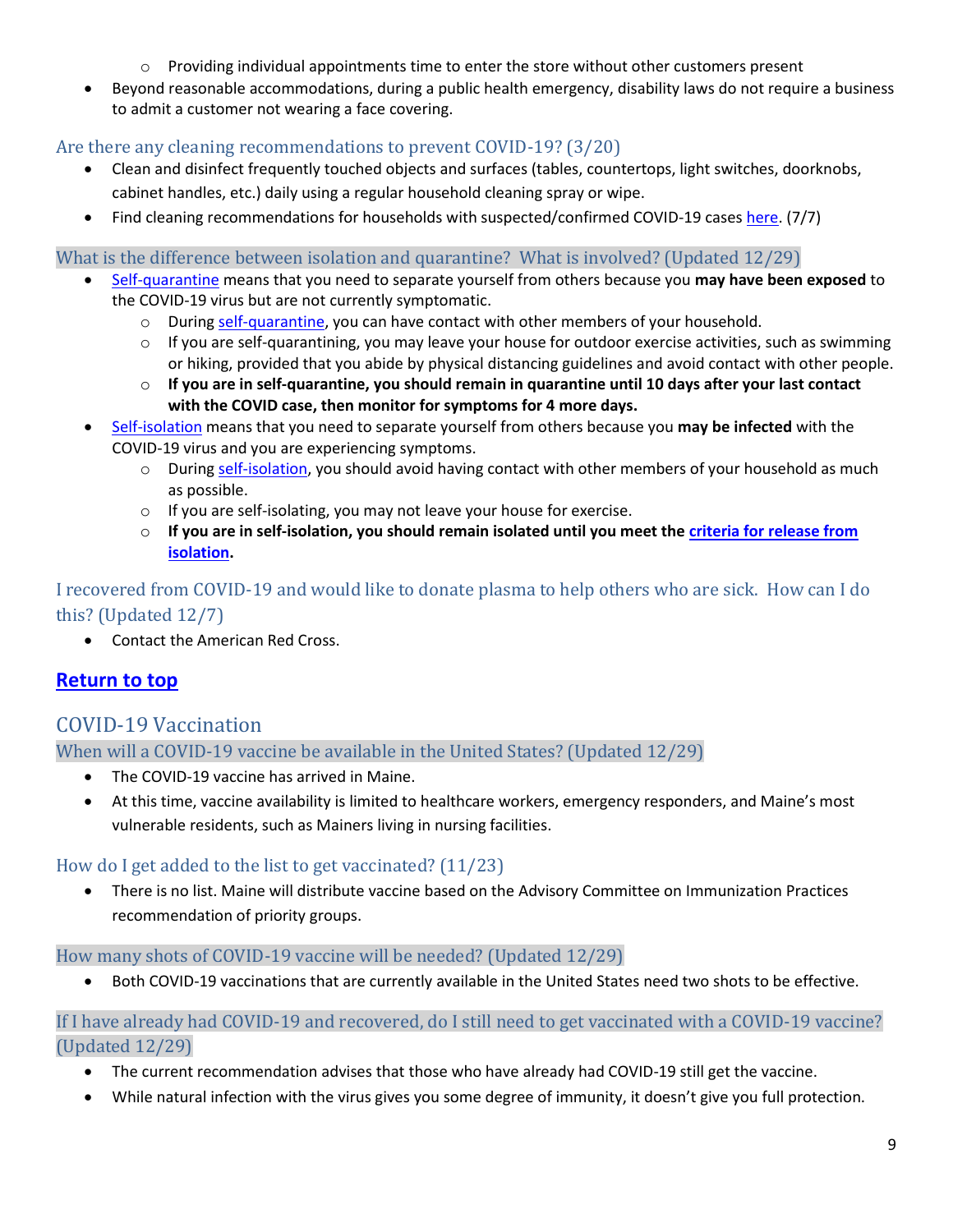# <span id="page-9-0"></span>When can I stop wearing a mask and avoiding close contact with others after I have been vaccinated? (11/23)

• There is not enough information currently available to say if or when US CDC will stop recommending that people [wear masks](https://www.cdc.gov/coronavirus/2019-ncov/prevent-getting-sick/diy-cloth-face-coverings.html) an[d avoid close contact with others.](https://www.cdc.gov/coronavirus/2019-ncov/prevent-getting-sick/social-distancing.html)

# <span id="page-9-1"></span>Does immunity after getting COVID-19 last longer than protection from COVID-19 vaccines? (Updated 12/15)

• Early evidence suggests natural immunity from COVID-19 may not last very long, but more studies are needed to better understand this. However, the protection someone gains from having an infection (called natural immunity) varies depending on the disease, and it varies from person to person.

# <span id="page-9-2"></span>How do I volunteer to administer the COVID-19 vaccine? (11/23)

Register with Maine Responds: <https://maineresponds.org/>

# <span id="page-9-3"></span>We are a facility that has ultra-cold storage available for COVID-19 vaccine. Who do we contact? (11/23)

• Email: [COVIDSupportME@maine.gov](mailto:COVIDSupportME@maine.gov)

# <span id="page-9-4"></span>Is the COVID-19 vaccine a live vaccine? (12/15)

• None of the approved COVID-19 vaccines or those currently in development in the United States use the live virus that causes COVID-19.

#### <span id="page-9-5"></span>What are the priority groups for receiving the COVID-19 vaccine? (Updated 12/29)

- Phase 1a: Health care personnel and long-term care facility residents
- Phase 1b: Frontline essential workers and adults 75+
- Phase 1c: Adults with high-risk medical conditions, adults 65+

# <span id="page-9-6"></span>When will the general public be able to get vaccinated? (12/29)

It may be summer 2021 before the general public begins to have access to the vaccine.

#### <span id="page-9-7"></span>Who is considered a frontline essential worker? (Updated 12/29)

• Fire fighters, police officers, corrections officers, food and agricultural workers, United States Postal Service workers, manufacturing workers, grocery store workers, public transit workers, and those who work in the educational sector (teachers, support staff, and daycare workers).

# <span id="page-9-8"></span>I am a non-hospital clinician. When can I get vaccinated? (Updated 1/4/21)

- Maine is beginning to extend vaccination beyond hospital staff to additional health care workers in Phase 1a. Physicians, nurses, and similar health care providers who practice outside of hospitals are beginning to be vaccinated. Over half of the vaccine allocation for the week of 1/4/2021 is targeted toward the patient-facing staff at hospital-affiliated medical practices, dialysis centers, oncology practices, federally qualified health centers, and independent medical practices that provide urgent and acute care. Given the limited supply of vaccine, sites that have a large number of employees will begin to receive vaccine in the fourth week of vaccine distribution (week of 1/4/2021), with additional sites being added in the following weeks. Additional information on how all health care personnel can get vaccinated will be provided later in January.
- Information on how health care personnel can find out about when and how they can be vaccinated is posted at: [www.maine.gov/covid19/vaccines/mainehealthcarepersonnel.](https://gcc02.safelinks.protection.outlook.com/?url=http%3A%2F%2Fwww.maine.gov%2Fcovid19%2Fvaccines%2Fmainehealthcarepersonnel&data=04%7C01%7CMegan.Porter%40maine.gov%7Ca96bec800f0549c4350308d8b0c0d660%7C413fa8ab207d4b629bcdea1a8f2f864e%7C0%7C0%7C637453689566283496%7CUnknown%7CTWFpbGZsb3d8eyJWIjoiMC4wLjAwMDAiLCJQIjoiV2luMzIiLCJBTiI6Ik1haWwiLCJXVCI6Mn0%3D%7C1000&sdata=DChNOVUuYKw7i%2BHuNfnoGNgznDjNHwkxhbKmECkeQLM%3D&reserved=0)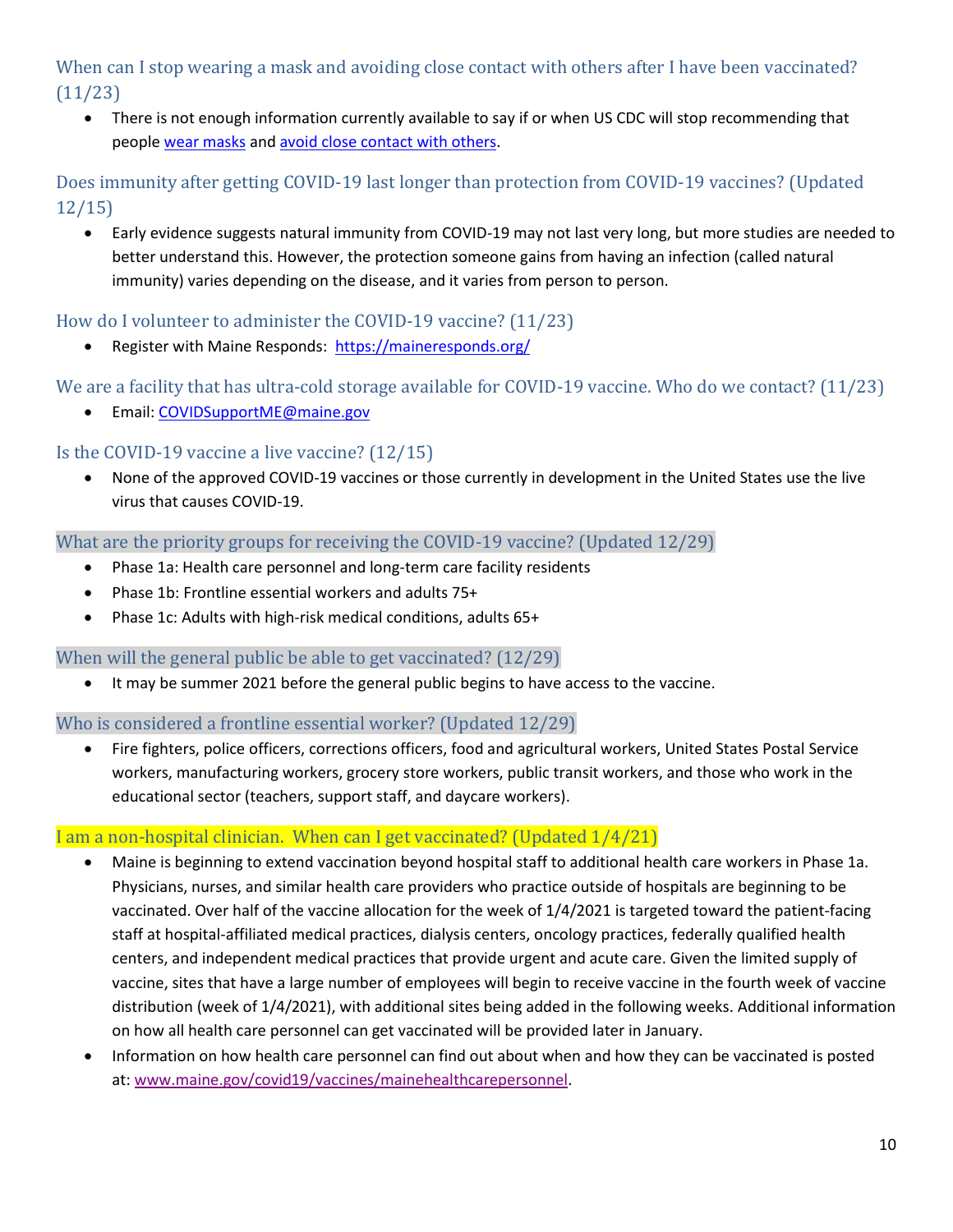#### <span id="page-10-0"></span>When will I know when it is my turn to get vaccinated? (12/29)

• The Department of Health and Human Services will publicly communicate who, when, and how healthcare providers can get the COVID-19 vaccine. You can find information on Maine's COVID-19 vaccination effort at: [https://www.maine.gov/covid19/vaccines.](https://www.maine.gov/covid19/vaccines)

<span id="page-10-1"></span>How do community-based providers register to administer the vaccine? (12/29)

- Any facility, organization, or healthcare provider licensed to possess vaccine, administer vaccine, or provide vaccination services in the State of Maine is eligible to enroll.
- Only providers enrolled through this **online enrollment** and approved by the Maine Immunization Program can receive and administer COVID-19 vaccine in Maine.

#### <span id="page-10-2"></span>How many vaccines has Maine distributed? (12/29)

• Please see the blue box on the Governor's COVID[-19 Response page.](https://www.maine.gov/covid19/vaccines)

#### <span id="page-10-3"></span>How soon after having COVID-19 can I get vaccinated? (12/29)

• Once you have finished isolation you can get vaccinated if it is your turn.

# **[Return to top](#page-0-0)**

# <span id="page-10-4"></span>Epidemiology

# <span id="page-10-5"></span>How is COVID-19 spread and acquired? (Updated 12/10)

- The virus that causes COVID-19 can be spread from person-to-person.
	- $\circ$  This is thought to occur when an infected person coughs or sneezes within 6 feet of an uninfected person and the uninfected person breathes in the virus.
- The best way to prevent infection is avoiding exposure to the virus by practicing [prevention measures.](https://www.maine.gov/dhhs/mecdc/infectious-disease/epi/airborne/coronavirus/general-information.shtml#prevention)

#### <span id="page-10-6"></span>Can a person spread the COVID-19 virus even if they have no symptoms?  $(4/1)$

- It is possible that people infected with COVID-19 may be infectious before showing symptoms.
	- $\circ$  More detailed studies are being done to determine whether people acquire COVID-19 from those without symptoms.
- People are thought to be most contagious when they are most symptomatic/the sickest.
- Maine CDC recommends that only people who are showing symptoms be tested for COVID-19.

#### <span id="page-10-7"></span>Can the COVID-19 virus be spread from contaminated surfaces? (Updated 12/10)

- The COVID-19 virus can be acquired from contaminated surfaces, but this is not the primary way the virus spreads.
	- o This happens when an infected person coughs or sneezes and droplets land on surfaces. A person can become infected by touching the contaminated surface and then touching the eyes, nose, or mouth.
- Clean and disinfect frequently touched objects and surfaces.
- Most often, spread of the virus happens among close contacts through respiratory droplets. [Practice general](https://www.maine.gov/dhhs/mecdc/infectious-disease/epi/airborne/coronavirus/general-information.shtml#prevention)  [prevention measures.](https://www.maine.gov/dhhs/mecdc/infectious-disease/epi/airborne/coronavirus/general-information.shtml#prevention)

#### <span id="page-10-8"></span>Can the COVID-19 virus be spread in the air or only by droplets? (Updated 10/23)

• It is possible that COVID-19 may spread through the droplets and airborne particles that are formed when a person who has COVID-19 coughs, sneezes, sings, talks, or breathes.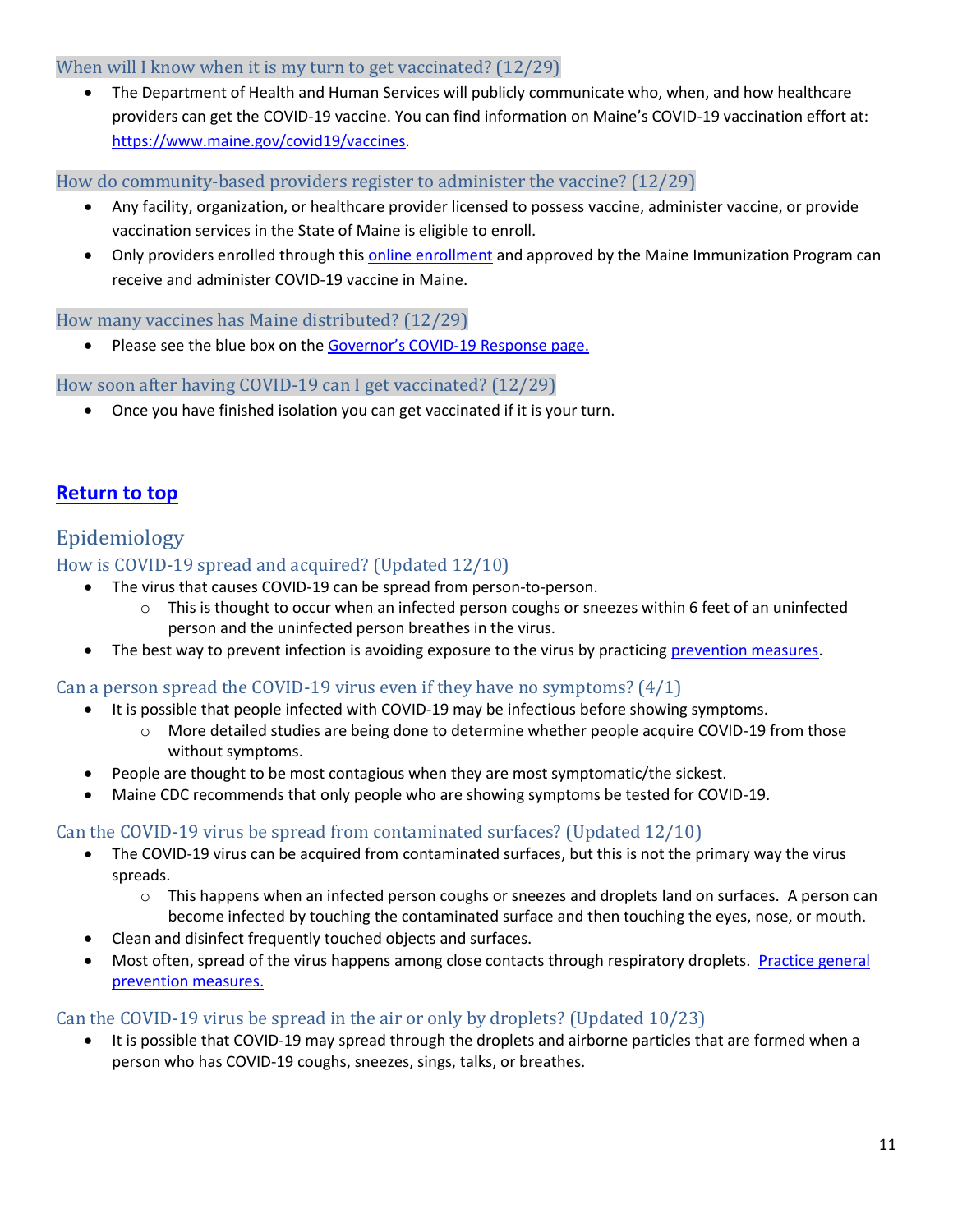- There is growing evidence that droplets and airborne particles can remain suspended in the air and be breathed in by others, and travel distances beyond 6 feet (for example, during choir practice, in restaurants, or in fitness classes).
- In general, indoor environments without good ventilation increase this risk.

#### <span id="page-11-0"></span>Can someone who has recovered from COVID-19 spread the illness to others?

- Someone who is actively sick with COVID-19 can spread the illness to others.
- Once a person with COVID-19 has been released from isolation and is no longer showing symptoms without the aid of medication (fever-reducers, cough suppressants), they are no longer considered able to spread the COVID-19 virus.
- Individuals who had COVID-19 can get it again and become infectious again.

#### <span id="page-11-1"></span>What is community spread?

• Community spread means people have been infected with the virus in an area, including some who are not sure how or where they became infected.

#### <span id="page-11-2"></span>What about people from out of state who test positive? Where are their results reported? (3/31)

- Out-of-state travelers who test positive in Maine are reported by the state of their primary residence. This is to ensure an accurate national tally of COVID-19 cases under guidance from US CDC.
- Patients may continue to receive treatment in the state where they are tested.

# **[Return to top](#page-0-0)**

# <span id="page-11-3"></span>Medical Information and Testing

#### <span id="page-11-4"></span>What are the signs/symptoms of COVID-19 and when do they appear? (Updated 12/16)

- Signs and symptoms include:
	- o Fever or chills.
	- o Cough.
	- o Shortness of breath or difficulty breathing.
	- o Fatigue.
	- o Muscle or body aches.
	- o Headache.
	- o New loss of taste or smell.
	- o Sore throat.
	- o Congestion or runny nose.
	- o Nausea or vomiting.
	- o Diarrhea.
- Seek medical attention immediately if you experience any of these emergency warning signs for COVID-19:
	- o Trouble breathing.
	- o Persistent pain or pressure in the chest.
	- o New confusion.
	- o Inability to wake or stay awake.
	- o Bluish lips, face, or unpigmented skin (gums, around the eyes, nail beds).
- Symptoms may appear 2-14 days after exposure to the virus.

#### <span id="page-11-5"></span>Who is at higher risk for serious illness from COVID-19? (7/21)

- Older adults and people who have serious chronic medical conditions are at higher risk for serious illness.
- Underlying medical conditions that can increase risk for severe illness from COVID-19 can be foun[d here.](https://www.cdc.gov/coronavirus/2019-ncov/need-extra-precautions/people-with-medical-conditions.html?CDC_AA_refVal=https%3A%2F%2Fwww.cdc.gov%2Fcoronavirus%2F2019-ncov%2Fneed-extra-precautions%2Fgroups-at-higher-risk.html)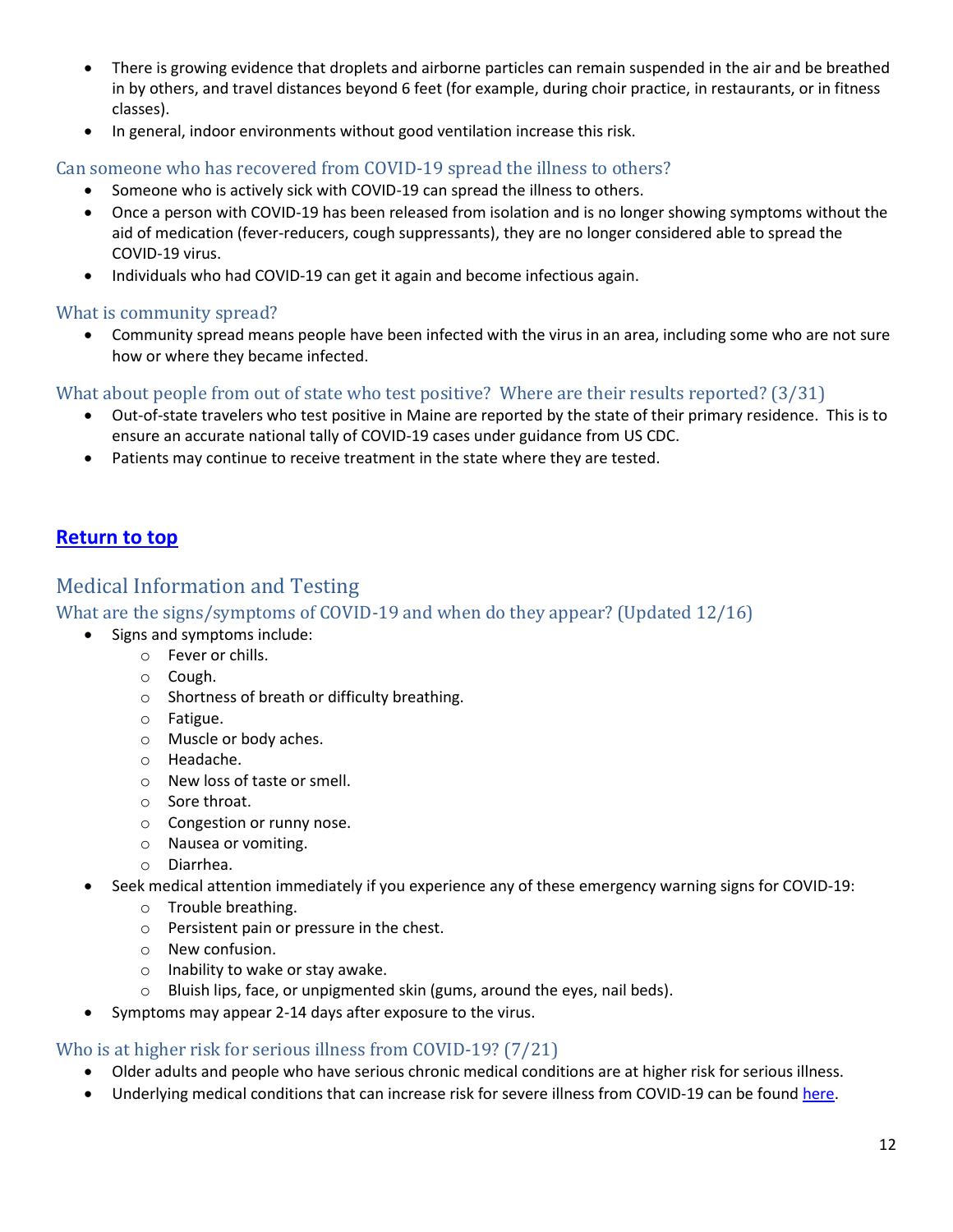### <span id="page-12-0"></span>Who can be tested (PCR, antibody, or rapid test) for COVID-19 and where? (Updated 12/8)

- DHHS is issuing a [standing order](https://www.maine.gov/dhhs/mecdc/infectious-disease/epi/airborne/documents/StandingOrder-Update.pdf) allowing any individual in Maine who is at least 12 months of age or older to obtain a testing for SARS-COV-2. This means individuals can seek testing even if they don't have a primary care provider or a written order from a clinician if they face a higher risk of exposure, with or without experiencing symptoms.
- "Swab and send" sites are adhering to the standing order and can be found on the Keep Maine Healthy testing [page.](https://www.maine.gov/covid19/restartingmaine/keepmainehealthy/testing)
- You can also find a test center near you[: https://get-tested-covid19.org/.](https://get-tested-covid19.org/) Always call ahead before visiting to make sure you follow their infection prevention rules and that they are able to test you.
- If you are getting tested to forgo the travel 10-day quarantine, you must quarantine immediately upon entering Maine until you receive a negative test result.

### <span id="page-12-1"></span>Where can I get tested for COVID-19 in Maine? (Updated 12/4)

• Please refer to the educational document "[Where can I get tested for COVID-19 in Maine?](https://www.maine.gov/dhhs/mecdc/infectious-disease/epi/airborne/documents/Maine-COVID-testing.pdf)"

# <span id="page-12-2"></span>I was tested for COVID-19. How long will my results take? How can I find results? (3/24)

- Contact the healthcare provider that tested you for a timeframe and for results.
- Maine CDC does not provide test results to individuals.

#### <span id="page-12-3"></span>Why did I receive a text about a positive result? (12/29)

- Maine CDC announced that beginning Wednesday, December 23, 2020 people who test positive for COVID-19 and provide their telephone number to their testing site will receive a text message from Maine CDC indicating that they should isolate for 10 days at home and inform close contacts of potential exposure to the virus.
- Individuals will also be direct to more information.

#### <span id="page-12-4"></span>How do I know if the text is legitimate? (12/29)

• Messages from Maine CDC will come from the number 22300.

#### <span id="page-12-5"></span>What should I do if I am under-insured? If I do not have insurance? (5/19)

- Mainers who may have lost their job or income due to the COVID-19 pandemic are encouraged to visit [www.coverme.gov](http://www.coverme.gov/) to find insurance options.
- Maine residents who are uninsured are entitled to receive coverage for testing and diagnosis of COVID-19 at no cost, administered through the MaineCare program.
	- o Coverage includes testing for the COVID-19 diagnosis as well as limited related services, including office visits and evaluations, telehealth triage and screening, but does not include coverage for services for treatment.
	- o [Guidance](https://www.maine.gov/dhhs/oms/pdfs_doc/COVID-19/Individual-Guidance-Uninsured-COVID19-05122020.pdf) and th[e application](https://www.maine.gov/dhhs/ofi/documents/COVID-19-Testing-App.pdf) are available now.
- On March 12, 2020, Maine Governor Janet Mills declared an Insurance Emergency. This requires all private insurers in Maine to cover the costs of coronavirus testing, as well as associated costs, including healthcare visits and copays.

#### <span id="page-12-6"></span>Does COVID-19 affect children and adults differently?

- Older adults and people with underlying or chronic health conditions are at greatest risk.
- Children can be infected and get sick with COVID-19.
- Most children with COVID-19 have mild or no symptoms. However, children with certain [underlying medical](https://www.cdc.gov/coronavirus/2019-ncov/need-extra-precautions/people-with-medical-conditions.html#children-underlying-conditions)  [conditions](https://www.cdc.gov/coronavirus/2019-ncov/need-extra-precautions/people-with-medical-conditions.html#children-underlying-conditions) and infants may be at increased risk for severe illness from COVID-19.
- All age groups can help slow the spread of COVID-19 by practicing [general prevention measures.](https://www.maine.gov/dhhs/mecdc/infectious-disease/epi/airborne/coronavirus/general-information.shtml#prevention)
- Find the latest information on the risk of COVID-19 for children here.

#### <span id="page-12-7"></span>Does COVID-19 affect pregnant women? (Updated 12/4)

• Based on what we know at this time, pregnant people are at an increased risk for severe illness from COVID-19 compared to non-pregnant people.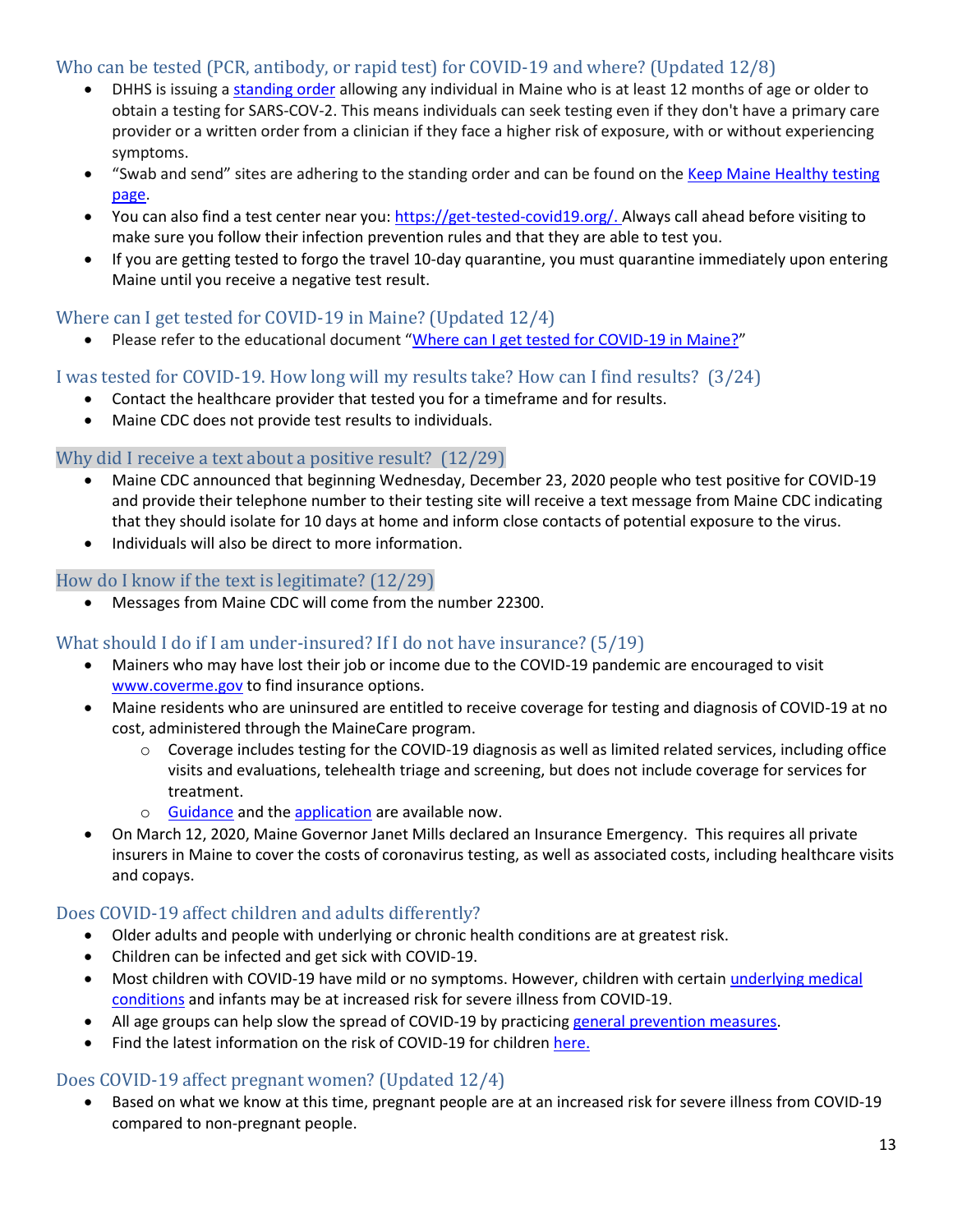• Information is very limited. Find the latest information on the risk of COVID-19 for pregnant women and infants, as well as recommendations for breastfeeding on US CDC's [Pregnancy and Breastfeeding site.](https://www.cdc.gov/coronavirus/2019-ncov/prepare/pregnancy-breastfeeding.html)

<span id="page-13-0"></span>What is the medical treatment for people affected by COVID-19? (Updated 10/23)

The National Institutes of Health developed [guidance on treatment.](https://www.covid19treatmentguidelines.nih.gov/whats-new/)

<span id="page-13-1"></span>How can a person be released from isolation at home? (12/4)

- Please see the [release from isolation criteria.](https://www.maine.gov/dhhs/mecdc/infectious-disease/epi/airborne/documents/COVID-19-Discontinuation-of-Isolation.pdf)
- [Specific criteria](https://www.cdc.gov/coronavirus/2019-ncov/healthcare-facilities/hcp-return-work.html) are available for healthcare workers with confirmed or suspected COVID-19 for release from isolation.

# <span id="page-13-2"></span>How is COVID-19 different from the flu? (Updated 12/4)

• [Please see U.S. CDC's webpage on similarities and differences between flu and C](https://www.cdc.gov/flu/symptoms/flu-vs-covid19.htm#:~:text=Because%20some%20of%20the%20symptoms,differences%20between%20the%20two.)OVID-19.

<span id="page-13-3"></span>If one of my employees tested positive for COVID-19, do I need to report it to Maine CDC? (5/1)

- The places and people required to report any reportable disease, including COVID-19, are: health care providers, medical laboratories, health care facilities, administrators, health officers, and veterinarians.
- Any other employer or entity is not required to notify Maine CDC if an employee tests positive. The testing laboratory and health care provider are required to report this.

<span id="page-13-4"></span>If one of my employees tested positive for COVID-19, should I notify the rest of my employees? (Updated 12/4)

- Inform your employees of their possible exposure to COVID-19. Employers should do contact tracing within their own facility and notify all close contacts of their need to quarantine.
- Employers must keep the identity of the individual who tested positive confidential.

<span id="page-13-5"></span>Where can I find testing forms, information on swabs, and information on transport media? (Updated 12/10)

• Please see HETL's [SARS-CoV-2 Laboratory Submission Information Sheet](https://www.maine.gov/dhhs/mecdc/public-health-systems/health-and-environmental-testing/micro/download-forms.htm)

# **[Return to top](#page-0-0)**

# <span id="page-13-6"></span>Daily Life and COVID-19

<span id="page-13-7"></span>I need help with rent assistance/evictions due to COVID-19. Who can I contact? (12/21)

- Visit [www.mainehousing.org/covidrent](http://www.mainehousing.org/covidrent) for more information on rent assistance during COVID-19.
- Please contact th[e Maine State Housing Authority](https://www.mainehousing.org/) for assistance at 207-626-4600.

<span id="page-13-8"></span>Where can I find information on unemployment insurance and unemployment benefits? (3/26)

• Visit the [Maine Department of Labor COVID-19 Site](https://www.maine.gov/labor/covid19/) for more information.

#### <span id="page-13-9"></span>Where can I find information on services offered through the Maine Department of Health and Human Services? (12/21)

- Programs include Temporary Assistance for Needy Families, Food Supplement Benefits, Health Care Assistance, Emergency Assistance, Child Care Subsidy, and General Assistance.
- Find information on available programs [here.](https://www.maine.gov/dhhs/programs-services)
- Visit [My Maine Connection](https://www1.maine.gov/benefits/account/login.html) for information on Food Supplement, Health Care, Cash Assistance, and to apply for Maine's Child Care Subsidy.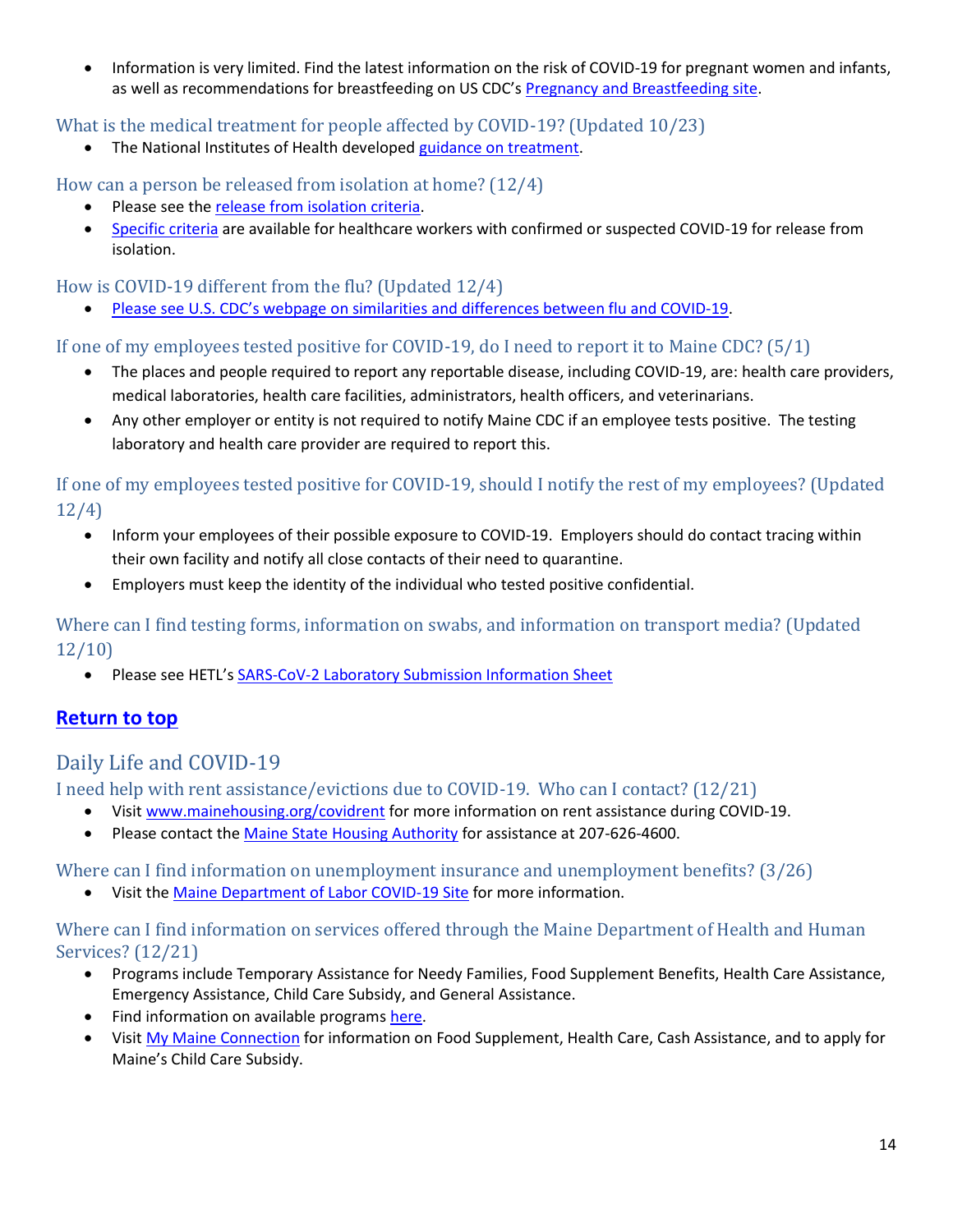<span id="page-14-0"></span>I am in isolation or quarantine and need help with groceries or other social services. How can I get help? (12/4)

• The Department of Health and Human Services developed a [referral form](https://www.maine.gov/dhhs/form/covid-19-referral-form) that individuals who need assistance can fill out.

### <span id="page-14-1"></span>Where can I find information about paid sick leave or expanded family and medical leave during the COVID-19 outbreak? (4/1)

- The Families First Coronavirus Response Act requires certain employers to provide their employees with paid sick leave or expanded family and medical leave for specified reasons related to COVID-19. o These provisions apply from April 1 through December 31, 2020.
- A summary of employee rights under the Families First Coronavirus Response Act can be foun[d here.](https://www.dol.gov/sites/dolgov/files/WHD/posters/FFCRA_Poster_WH1422_Non-Federal.pdf)

# <span id="page-14-2"></span>Where can I find information on Local Food and Food Assistance? (4/1)

• Visit the Maine Department of Agriculture, Conservation, and Forestry's website under the [Find Local Food](https://www.maine.gov/dacf/covid19/#localfood) and [Food Assistance](https://www.maine.gov/dacf/covid19/#localfood) for more information on food assistance programs.

### <span id="page-14-3"></span>I have split custody of my child/children. Should they continue to go to their other parent's house as stipulated in a custody agreement? (4/1)

It is essential that co-parents comply with custody agreements. If all parties abide by physical distancing guidelines, shared custody of children can continue.

# <span id="page-14-4"></span>Can pets and livestock be infected with the COVID-19 virus? (4/28)

- It is very rare, but possible for animals to become infected with the COVID-19 virus.
	- o These animals are believed to be infected by people.
- The risk of animals spreading COVID-19 to people is considered low.
- This is why it is very important to protect your pets by limiting contact with them if you are sick with suspected or confirmed COVID-19. If possible, have another member of your household care for your animals while you are sick.
	- o Your pets should be included in your family's preparedness planning efforts. This includes a 2-week supply of pet food and pet medicines available.
		- Visit [U.S. CDC's Pet Disaster Preparedness](https://www.cdc.gov/healthypets/emergencies/pet-disaster-prep-kit.html) Kit site for more information.
- Maine CDC and Department of Agriculture, Conservation, and Forestry currently do not recommend testing animals that don't have symptoms for COVID-19.
	- o Any testing of animals will be limited and only on recommendation of the state veterinarian, state epidemiologist, and National Veterinary Services Laboratory.
- Guidance is available from the American Veterinary Medical Association for the [intake of companion animals](https://www.avma.org/resources-tools/animal-health-and-welfare/covid-19/interim-recommendations-intake-companion-animals-households-humans-COVID-19-are-present)  [from households where humans with COVID-19 are present.](https://www.avma.org/resources-tools/animal-health-and-welfare/covid-19/interim-recommendations-intake-companion-animals-households-humans-COVID-19-are-present)
	- It is recommended that a pet exposed to a person with suspected or confirmed COVID-19 stay in that household, rather than being transferred to another household or facility for care.
- US CDC issued infection prevention and control guidance for Veterinary Clinic[s here.](https://www.cdc.gov/coronavirus/2019-ncov/community/veterinarians.html)

# <span id="page-14-5"></span>How should I cope with stress during a COVID-19 outbreak in my community? (4/22)

- An outbreak of COVID-19 in your community may be very stressful. [Maine CDC has information available](https://www.maine.gov/dhhs/mecdc/infectious-disease/epi/airborne/documents/Mental-Health-Resource.pdf) for individuals who may be stressed, need to connect with someone, or are in crisis.
- Visit US CDC's [Stress and Coping During COVID-19](https://www.cdc.gov/coronavirus/2019-ncov/about/coping.html) site for ways you can support yourself during an outbreak.
- A Frontline Warm Line is available for first responders, health care workers, those in law enforcement, and anyone else who is involved in the direct response to COVID-19.
	- $\circ$  Call 207-221-8196 or 866-367-4440 to connect with someone for support services.
	- $\circ$  Volunteers staffing the Warm Line include licensed psychiatrists, psychologists, therapists, social workers, and nurse practitioners.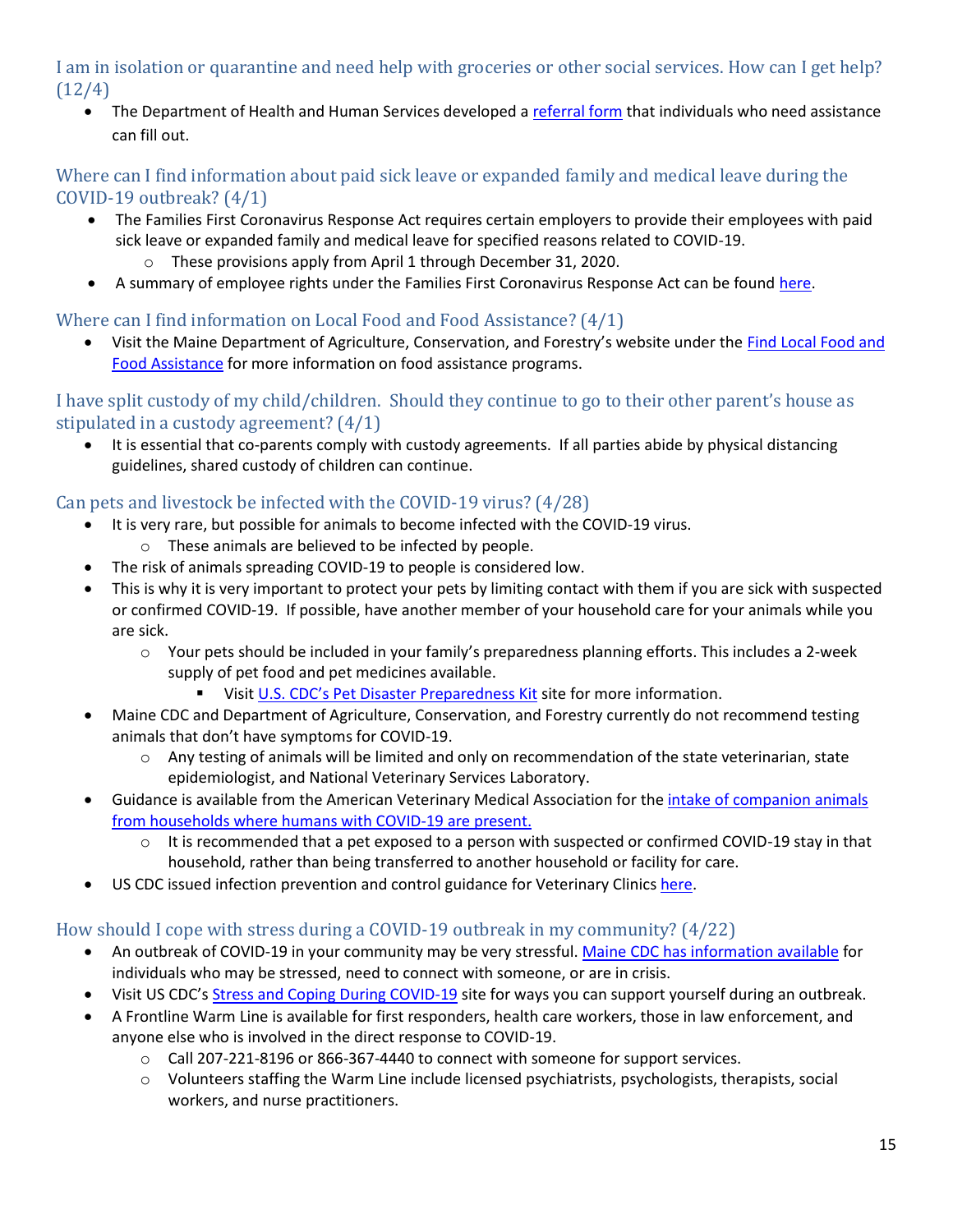### <span id="page-15-0"></span>Am I at risk if I go to a funeral or visitation service for someone who died of COVID-19? (3/12)

- There is currently no known risk associated with being in the same room at a funeral or visitation service with the body of someone who died of COVID-19.
- You may be at risk of getting COVID-19 if you attend a funeral where there are multiple people congregating.

#### <span id="page-15-1"></span>Am I at risk if I touch someone who died of COVID-19 after they have passed away? (3/12)

- It may be possible that a person can get COVID-19 by touching a surface or object that has the virus on it and then touching their own mouth, nose, or eyes, but this is not the main way the virus spreads.
- Activities such as kissing, washing, and shrouding should be avoided before, during, and after the body has been prepared.
	- $\circ$  If these actions are important religious or cultural practices, wear appropriate personal protection equipment (PPE) while working with the deceased. Funeral homes can help with this guidance.

#### <span id="page-15-2"></span>My family member died from COVID-19 while overseas. What should I do? (3/12)

- If you are overseas, contact the nearest [US embassy or consulate.](https://www.usembassy.gov/)
- If you are in a different country from the deceased person, call the Department of State's Office of Overseas Citizens Services, open Monday through Friday, 8 AM to 5 PM EST at 888-407-4747 (toll-free) or 202-501-4444.

<span id="page-15-3"></span>Where can I find resources for children during the COVID-19 response? (3/26)

Visit the [Maine Department of Education COVID-19 resources page.](https://www.maine.gov/doe/covid-19/)

<span id="page-15-4"></span>I work for an organization that serves homeless populations. How can we respond to COVID-19? (Updated 12/4)

• Guidance for responding to COVID-19 before, during, and after an outbreak occurs, as well as recommendations for cleaning facilities can be found on [US CDC's website](https://www.cdc.gov/coronavirus/2019-ncov/community/homeless-shelters/index.html).

# **[Return to top](#page-0-0)**

# <span id="page-15-5"></span>Travel and COVID-19

<span id="page-15-6"></span>Should I be concerned about travel within the US? (Updated 12/10)

- Governor Mills recommends that people stay in place if possible, rather than traveling. Traveling increases your chances of getting COVID-19.
- If you must travel, practice [general prevention measures.](https://www.maine.gov/dhhs/mecdc/infectious-disease/epi/airborne/coronavirus/general-information.shtml#prevention)

#### <span id="page-15-7"></span>What are Maine's policies for out-of-state visitors? (Updated 12/29)

- There are two options for visitors from out of state:
	- $\circ$  Complete a 10-day quarantine upon arrival in Maine and continue to monitor for signs and symptoms for an additional 4 days **OR**
	- o Obtain and receive a negative COVID-19 antigen or molecular (PCR, NAAT, or isothermal) test result within 72 hours prior to arrival in Maine may forgo the 10-day quarantine.
- Travelers may be tested upon arrival in Maine as well but must quarantine while they wait for test results. A negative COVID-19 antigen or molecular (PCR, NAAT, or isothermal) test result will allow the traveler to leave quarantine early.
- Visitors from out of state, excluding New Hampshire and Vermont residents, will be asked to sign a Certificate of Compliance indicating either they have received a negative COVID-19 test result, that they will quarantine in Maine for 10 days, or that they have already completed their quarantine in Maine. This form must be provided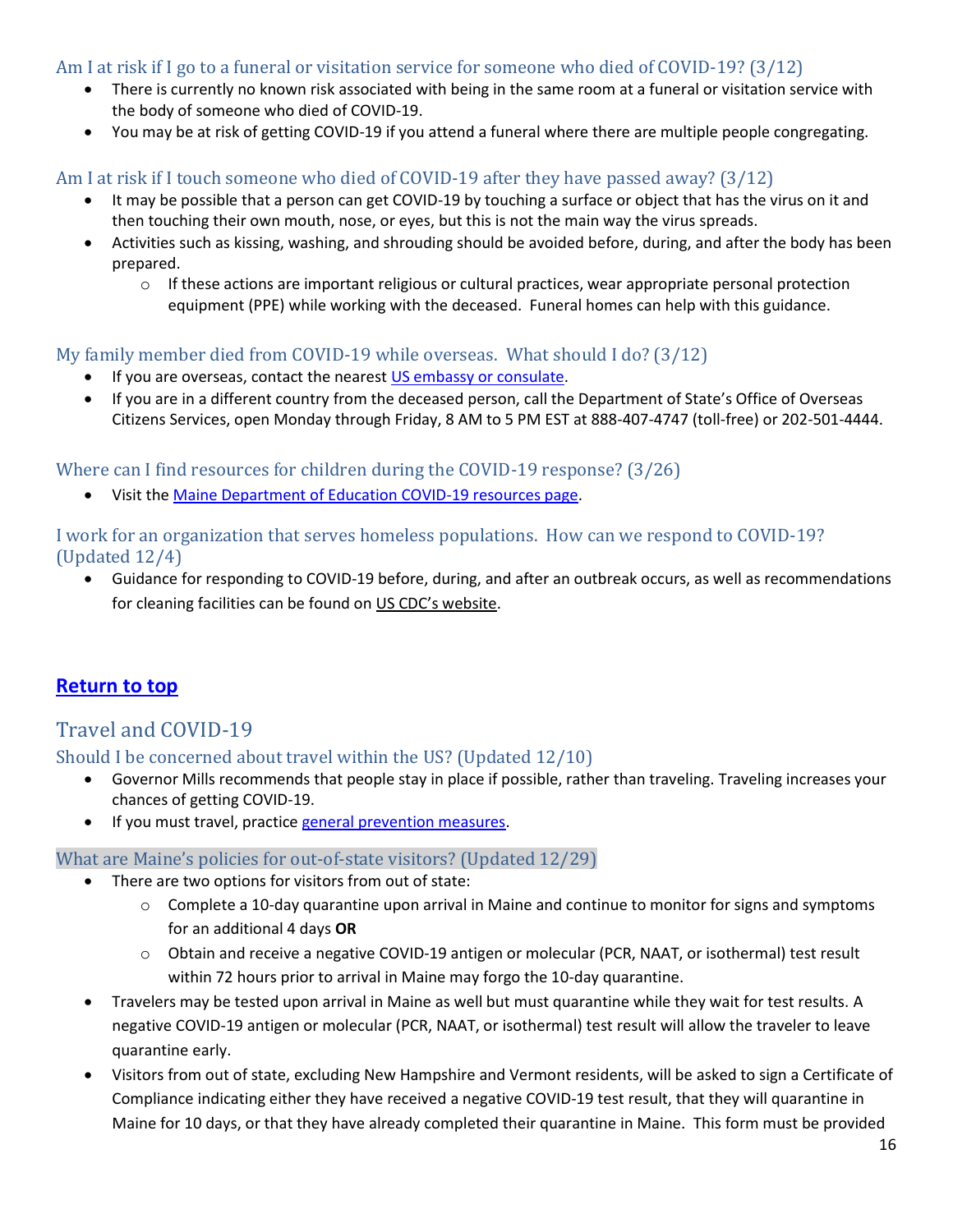to check-in at all Maine lodging, campgrounds, seasonal rentals, overnight camps, and other commercial lodging, such as Airbnb. Visitors may be asked to show proof of the negative test result upon request.

# <span id="page-16-0"></span>What are Maine's policies for residents of New Hampshire and Vermont? (Updated 12/4)

• Maine is exempting residents of New Hampshire and Vermont from the testing and 10-day quarantine requirements because, when adjusted for population, the prevalence of active cases of COVID-19 in these states is similar to Maine's, as compared to other states in the northeast.

<span id="page-16-1"></span>What are Maine's policies for a resident of Maine that visits New Hampshire or Vermont and returns to Maine? (Updated 12/7)

- If a Maine resident visits New Hampshire or Vermont they are not required to quarantine upon returning to Maine.
- If a Maine resident visits a state other than New Hampshire or Vermont the requirement that they quarantine for 10 days remains in place, or they may utilize a negative test result within 72 hours of arriving to Maine as an alternative.

#### <span id="page-16-2"></span>What are Maine's policies for a resident of Maine that visits a non-exempt state and returns to Maine? (Updated 12/29)

- There are two options for Maine residents traveling to a non-exempt state and returning to Maine:
	- $\circ$  Complete a 10-day quarantine upon arrival in Maine and continue to monitor for signs and symptoms for an additional 4 days **OR**
	- o Obtain and receive a negative COVID-19 antigen or molecular (PCR, NAAT, or isothermal) test result within 72 hours prior to arrival back into Maine to forgo the 10-day quarantine.
- Travelers may be tested upon arrival in Maine as well but must quarantine while they wait for test results. A negative COVID-19 antigen or molecular (PCR, NAAT, or isothermal) test result will allow the traveler to leave quarantine early.

<span id="page-16-3"></span>What are Maine's policies for international travelers coming to Maine? (Updated 12/29)

- There are two options for international travelers coming to Maine:
	- o Complete a 10-day quarantine upon arrival in Maine **OR**
	- o Obtain and receive a negative COVID-19 antigen or molecular (PCR, NAAT, or isothermal) test result within 72 hours prior to arrival in Maine may forgo the 10-day quarantine.
- Travelers may be tested upon arrival in Maine as well but must quarantine while they wait for test results. A negative COVID-19 antigen or molecular (PCR, NAAT, or isothermal) test result will allow the traveler to leave quarantine early.
- International travelers will be asked to sign a Certificate of Compliance indicating either they have received a negative COVID-19 test result, that they will quarantine in Maine for 10 days, or that they have already completed their quarantine in Maine. This form must be provided to check-in at all Maine lodging, campgrounds, seasonal rentals, overnight camps, and other commercial lodging, such as Airbnb. Visitors may be asked to show proof of the negative test result upon request.

# <span id="page-16-4"></span>What are Maine's testing policies for children 18 years and younger coming to visit Maine for leisure? (Updated 12/7)

• Children over 12 months old must receive a test within 72 hours prior to entering Maine to forgo the 10-day quarantine.